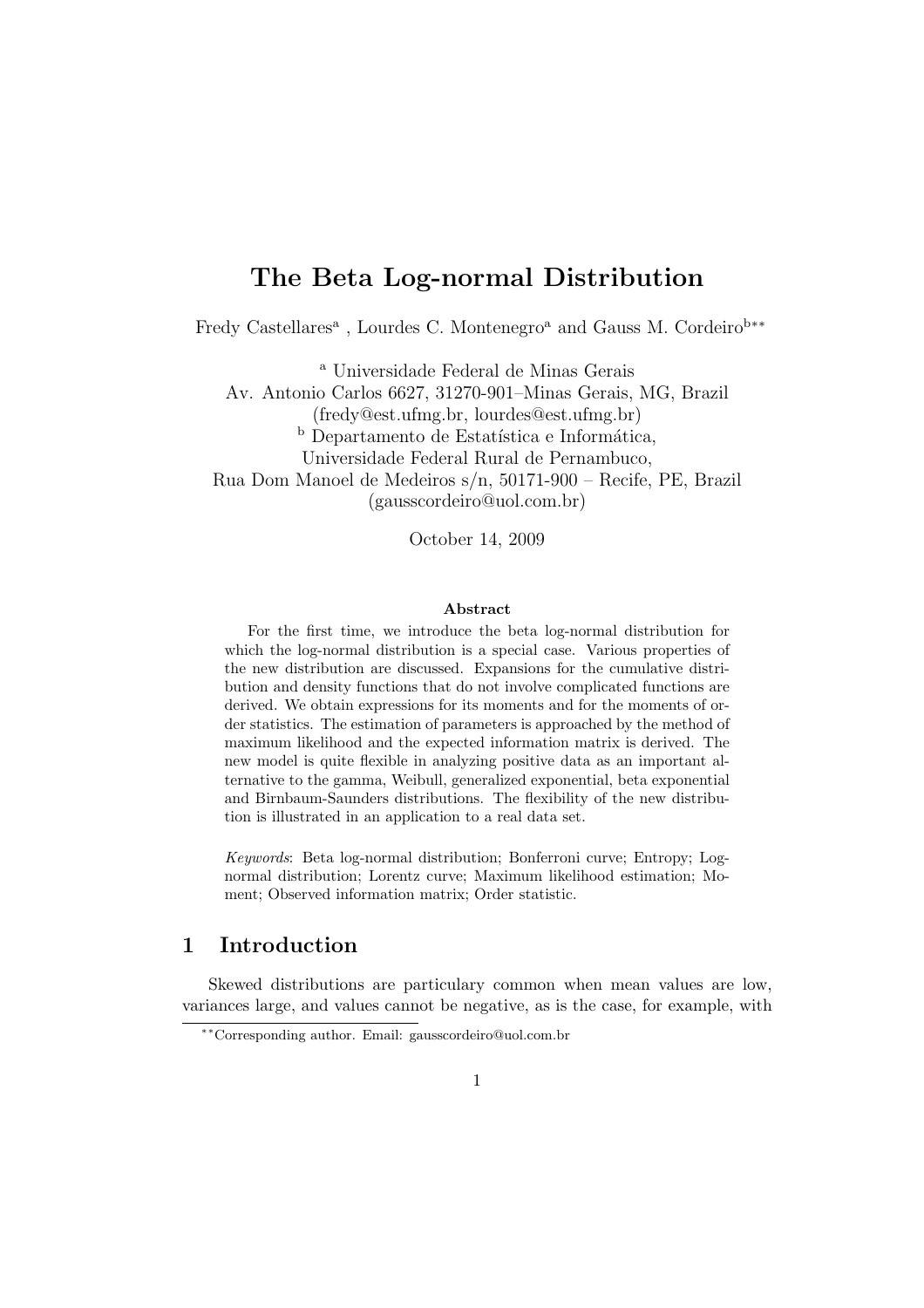species abundance, lengths of latent periods of infectious diseases, and distribution of mineral resources in the Earth's crust. Such skewed distributions often closely fit the log-normal (LN) distribution (Aitchison and Brown 1957; Crow and Shimizu, 1988; Lee, 1992; Johnson et al., 1994; Sachs, 1997). The LN distribution has interesting applications in many different fields such as agriculture, entomology, atmospheric science, literature, business and reliability, among others. The  $LN$  density function is always unimodal and it has the inverted bathtub type hazard function. It is important as a distribution specially when the tail probabilities are of interest in lifetime data analysis. The Weibull and LN distributions are assumed most often in analyzing lifetime data, and in many cases, they are competing with each other. Kim and Yum (2008) used the maximized likelihood and scale invariant procedures to compare and select between these distributions. In addition, various extended Weibull and LN distributions have recently appeared in the literature. See, for example, Flynn (2004), Al-Saleh and Agarwal (2006), Chen (2006), Pham and Lai (2007) and Vera and Díaz-García (2008), among others. They generally fit the data better than two-parameter distributions, although the difference in fits to the data could be insignificant (Algam et al., 2002) or may depend on the selection criterion adopted (Lu et al., 2002). Following this fact, we introduce a new distribution with four parameters, referred to as the beta log-normal  $(BLN)$  distribution, with the hope it will attract wider application in reliability, engineering and other areas of research. This generalization contains as a special sub-model the LN distribution and works as a competitive model to all generalized Weibull distributions.

We shall use the following notation. A random variable X has a  $LN$  distribution with scale parameter  $\mu \in \mathbb{R}$  and shape parameter  $\sigma > 0$ , if its probability density function (pdf) has the form

$$
g(x) = \frac{1}{x\sigma\sqrt{2\pi}} \exp\left\{-\frac{1}{2}\left(\frac{\log x - \mu}{\sigma}\right)^2\right\}, \ x > 0.
$$
 (1)

The cumulative distribution function (cdf) of the  $LN$  distribution is easily expressed in terms of the standard normal cumulative function as

$$
G(x) = \Phi\left(\frac{\log x - \mu}{\sigma}\right). \tag{2}
$$

The hazard rate function corresponding to (1) is

$$
h(x) = \frac{1}{x\sigma\sqrt{2\pi} \left\{1 - \Phi(\frac{\log x - \mu}{\sigma})\right\}} \exp\left\{-\frac{1}{2} \left(\frac{\log x - \mu}{\sigma}\right)^2\right\}.
$$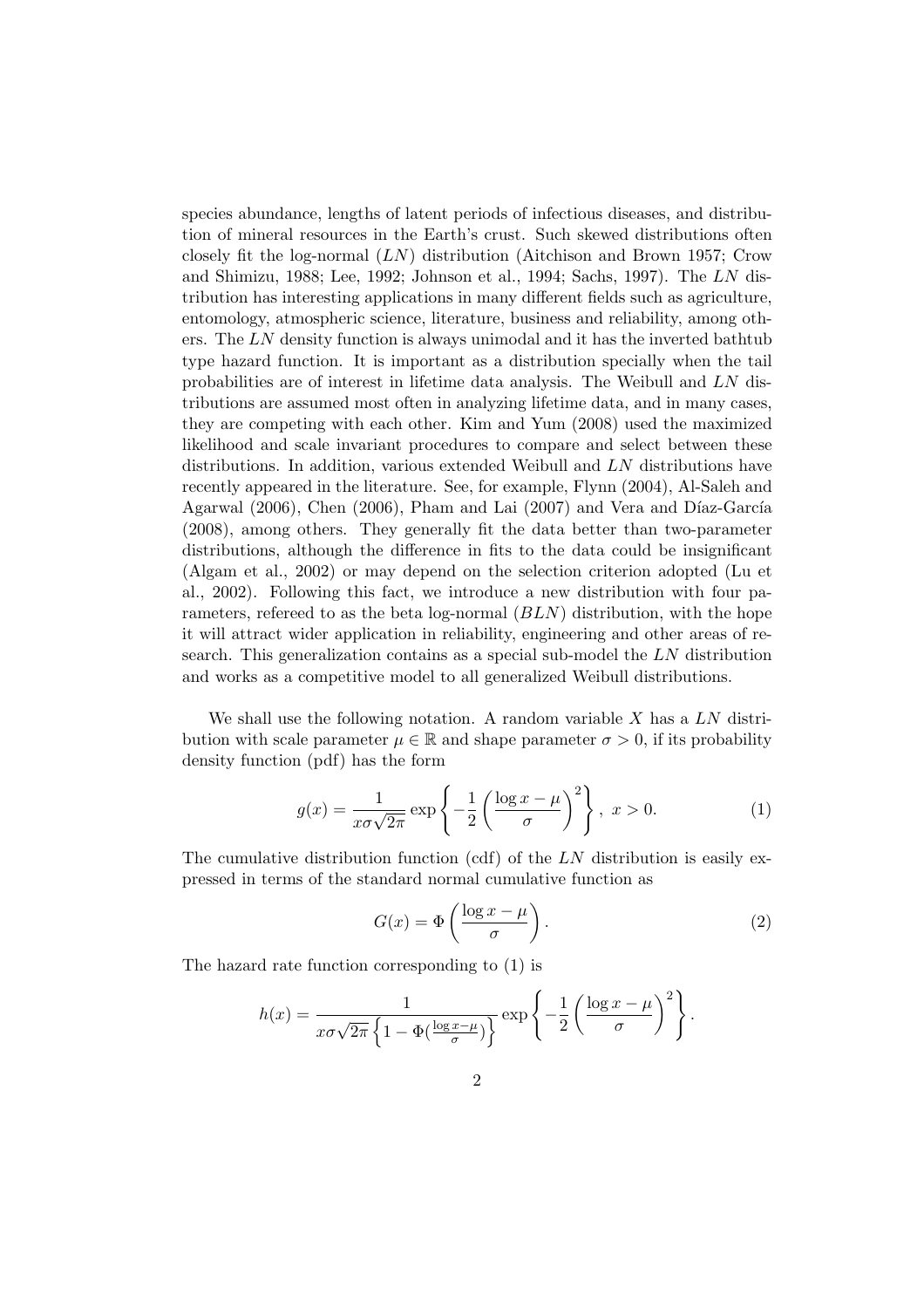In this article, we propose the BLN distribution which includes the lognormal distribution as special case. This generalization due to its flexibility seems be an important model that can be used in a variety of lifetime problems. The calculations involve some special functions, including the well-known error function defined by  $\overline{r}$ 

$$
erf(x) = \frac{2}{\sqrt{\pi}} \int_0^x exp(-t^2) dt,
$$

the incomplete beta function ratio, i.e. the cdf of the beta distribution with parameters  $a > 0$  and  $b > 0$  given by

$$
I_x(a,b) = \frac{1}{B(a,b)} \int_0^x t^{a-1} (1-t)^{b-1} dt,
$$

the beta function defined by  $(\Gamma(\cdot))$  is the gamma function)

$$
B(a, b) = \int_0^1 w^{a-1} (1 - w)^{b-1} dw = \frac{\Gamma(a)\Gamma(b)}{\Gamma(a+b)},
$$

the well-known hypergeometric function (Gradshteyn and Ryzhik, 2000) defined by (for  $\alpha_k > 0, \, \beta_k > 0, \, k = 1, 2, \dots$ )

$$
{}_{p}F_{q}(\alpha_1,\cdots,\alpha_p;\beta_1,\cdots,\beta_q;x) = \sum_{k=0}^{\infty} \frac{(\alpha_1)_k\cdots(\alpha_p)_k}{(\beta_1)_k\cdots(\beta_q)_k} \frac{x^k}{k!},
$$

where  $(\alpha)_i = \alpha(\alpha + 1) \dots (\alpha + i - 1)$  is the ascending factorial. An important particular case corresponds to  $p = 2$  and  $q = 1$  and leads to  ${}_2F_1(\alpha, \beta; \gamma; x)$ , whereas  $p = q = 1$  yields the confluent hypergeometric function  $_1F_1(\alpha; \beta; x)$ .

The rest of the paper is organized as follows. In Section 2, we define the BLN distribution. Probability weighted moments (PWMs) are expectations of certain functions of a random variable defined when the ordinary moments of the random variable exist. In Section 3, we derive the PWMs of the LN distribution. Section 4 provides a general expansion for the moments of the BLN distribution. Its moment generating function (mgf) is derived in Section 5. Section 6 is devoted to the characteristic function. Mean deviations are obtained in Section 7. In Sections 8 and 9, we present the Bonferroni and Lorenz curves and the entropy, respectively. Section 10 provides expansions for the BLN order statistics. We derive, in Section 11, expansions for their moments and for the L-moments. These quantities are defined by Hosking (1990) as expectations of certain linear combinations of order statistics. In Section 12, we discuss maximum likelihood estimation and calculate the elements of the observed information matrix. One application to a real data set in Section 13 illustrates the importance of the BLN distribution. Finally, concluding remarks are given in Section 14.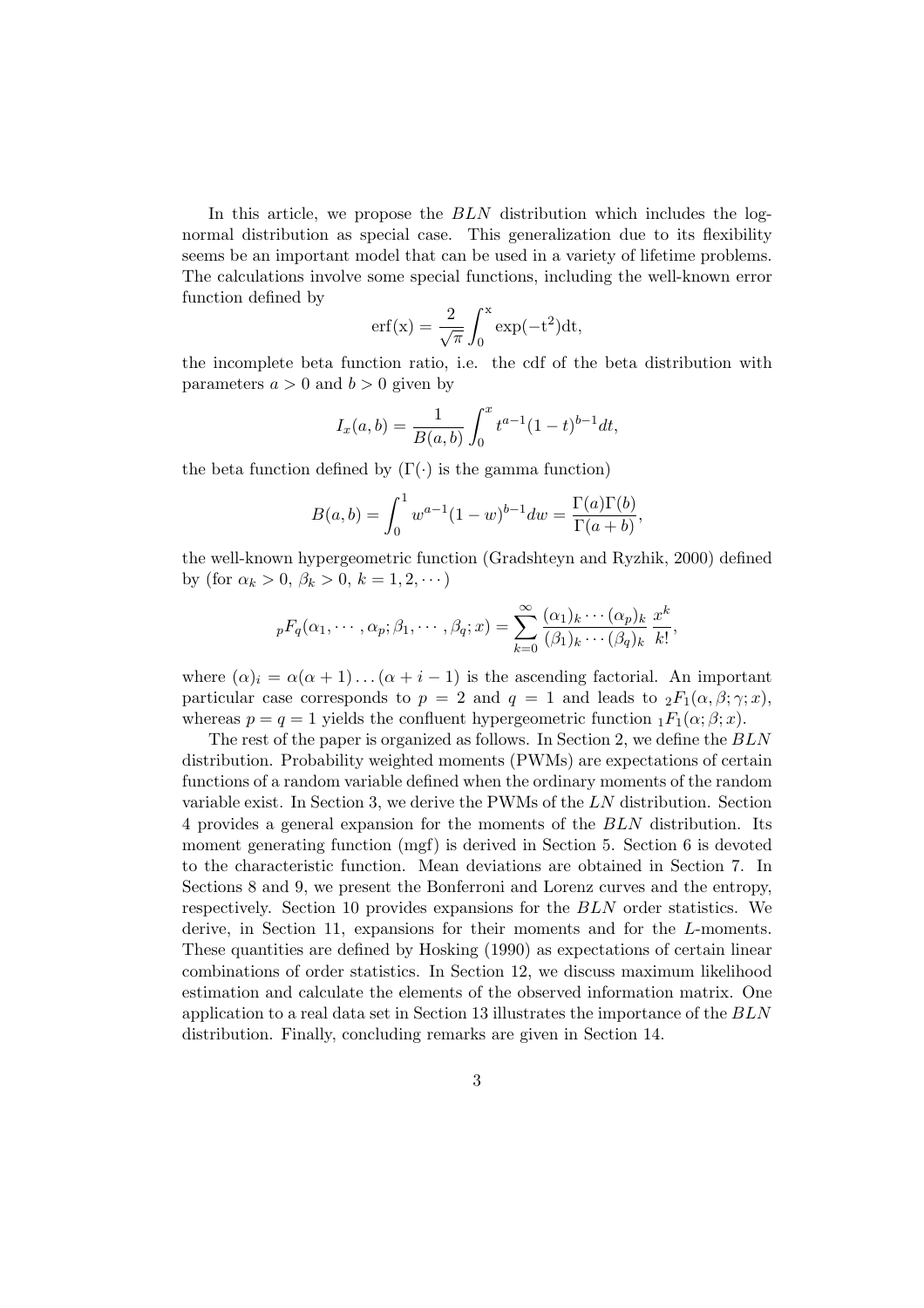#### 2 The New Model

The generalization of the  $LN$  distribution is motivated by the work of Eugene et al. (2002). One major benefit of the class of beta generalized distributions is its ability of fitting skewed data that can not be properly fitted by existing distributions. Consider starting from a parent cumulative function  $G(x)$ , they defined a class of generalized beta distributions by

$$
F(x) = \frac{1}{B(a,b)} \int_0^{G(x)} \omega^{a-1} (1-\omega)^{b-1} d\omega = I_{G(x)}(a,b),
$$
 (3)

where  $a > 0$  and  $b > 0$  are two additional parameters whose role is to introduce skewness and to vary tail weight. The cdf  $G(x)$  could be quite arbitrary and  $F(x)$  is referred to the beta G distribution. If V has a beta distribution with parameters a and b, application of  $X = G^{-1}(V)$  yields X with cumulative distribution (3).

We can express  $(3)$  in terms of the hypergeometric function, since the properties of this function are well established in the literature. We have

$$
F(x) = \frac{G(x)^a}{a B(a, b)} \, {}_2F_1(a, 1 - b, a + 1; G(x)).
$$

Some generalized beta distributions were discussed in recent years. Eugene et al. (2002), Nadarajah and Kotz (2004), Nadarajah and Gupta (2004) and Nadarajah and Kotz (2005) proposed the beta normal, beta Gumbel, beta Fréchet and beta exponential distributions, respectively.

The density function corresponding to (3) can be expressed as

$$
f(x) = \frac{g(x)}{B(a,b)}G(x)^{a-1}\{1 - G(x)\}^{b-1},
$$

where  $g(x) = dG(x)/dx$  is the density of the parent distribution. The density  $f(x)$  will be most tractable when both functions  $G(x)$  and  $g(x)$  have simple analytic expressions. Except for some special choices of these functions, the density  $f(x)$  will be difficult to deal with in generality.

The BLN density function, say  $BLN(\mu, \sigma, a, b)$ , with four parameters  $\mu, \sigma, a$ and  $b$  is given by

$$
f(x) = \frac{\exp\left\{-\frac{1}{2}\left(\frac{\log x - \mu}{\sigma}\right)^2\right\}}{x\sigma\sqrt{2\pi}B(a,b)}\Phi\left(\frac{\log x - \mu}{\sigma}\right)^{a-1}\left\{1 - \Phi\left(\frac{\log x - \mu}{\sigma}\right)\right\}^{b-1}.
$$
 (4)

Evidently, the density function (4) does not involve any complicated function but generalizes a few known distributions. The BLN distribution has a few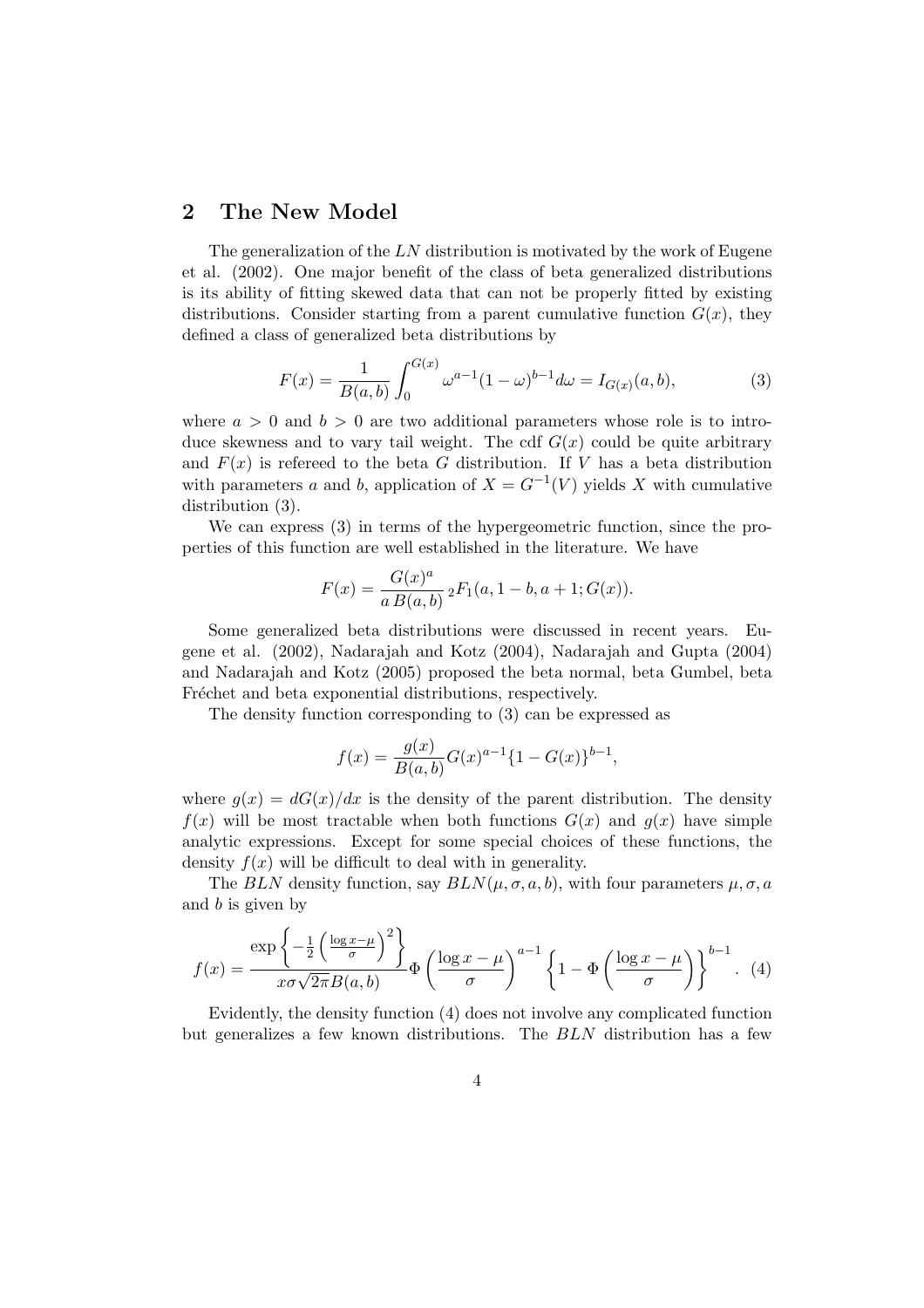distributions as special cases. The LN distribution arises as the particular case for  $a = b = 1$ . It is clear that the BLN distribution is much more flexible than the LN distribution. If  $b = 1$ , it leads to a new distribution, referred to as the exponentiated log-normal  $(ELN)$  distribution. The  $BLN$  distribution is easily simulated as follows: if  $V$  has a beta distribution with parameters  $a$  and  $b$ , then  $X = \exp(\sigma \Phi^{-1}(V) + \mu)$  has the  $BLN(\mu, \sigma, a, b)$  distribution.

The cdf and hazard rate function corresponding to (4) are given by

$$
F(x) = I_{\left[\Phi\left(\frac{\log x - \mu}{\sigma}\right)\right]}(a, b) \tag{5}
$$

and

$$
h(x) = \frac{\exp\left\{-\frac{1}{2}\left(\frac{\log x - \mu}{\sigma}\right)^2\right\}\Phi\left(\frac{\log x - \mu}{\sigma}\right)^{a-1}\left\{1 - \Phi\left(\frac{\log x - \mu}{\sigma}\right)\right\}^{b-1}}{x\sigma\sqrt{2\pi}B(a,b)\left\{1 - I_{\left[\Phi\left(\frac{\log x - \mu}{\sigma}\right)\right]}(a,b)\right\}},\tag{6}
$$

respectively.

Plots of the density (4), cumulative distribution (5) and hazard rate function (6) for selected parameter values are displayed in Figures 1, 2 and 3, respectively.

#### 3 Probability Weighted Moments

First proposed by Greenwood et al. (1979), PWMs are expectations of certain functions of a random variable whose mean exists. A general theory for PWMs covers the summarization and description of theoretical probability distributions and observed data samples, nonparametric estimation of the underlying distribution of an observed sample, estimation of parameters, quantiles of probability distributions and hypothesis tests. The PWM method can generally be used for estimating parameters of a distribution whose inverse form cannot be expressed explicitly. We calculate the PWMs of the LN distribution since they are required to obtain the ordinary moments of the BLN distribution.

The PWMs of the LN distribution are formally defined by

$$
\tau_{s,r} = \int_0^\infty x^s G(x)^r g(x) dx.
$$

Equations (1) and (2) lead to

$$
\tau_{s,r} = \int_0^\infty x^s \Phi\left(\frac{\log x - \mu}{\sigma}\right)^r \frac{1}{x\sigma\sqrt{2\pi}} \exp\left\{-\frac{1}{2}\left(\frac{\log x - \mu}{\sigma}\right)^2\right\} dx.
$$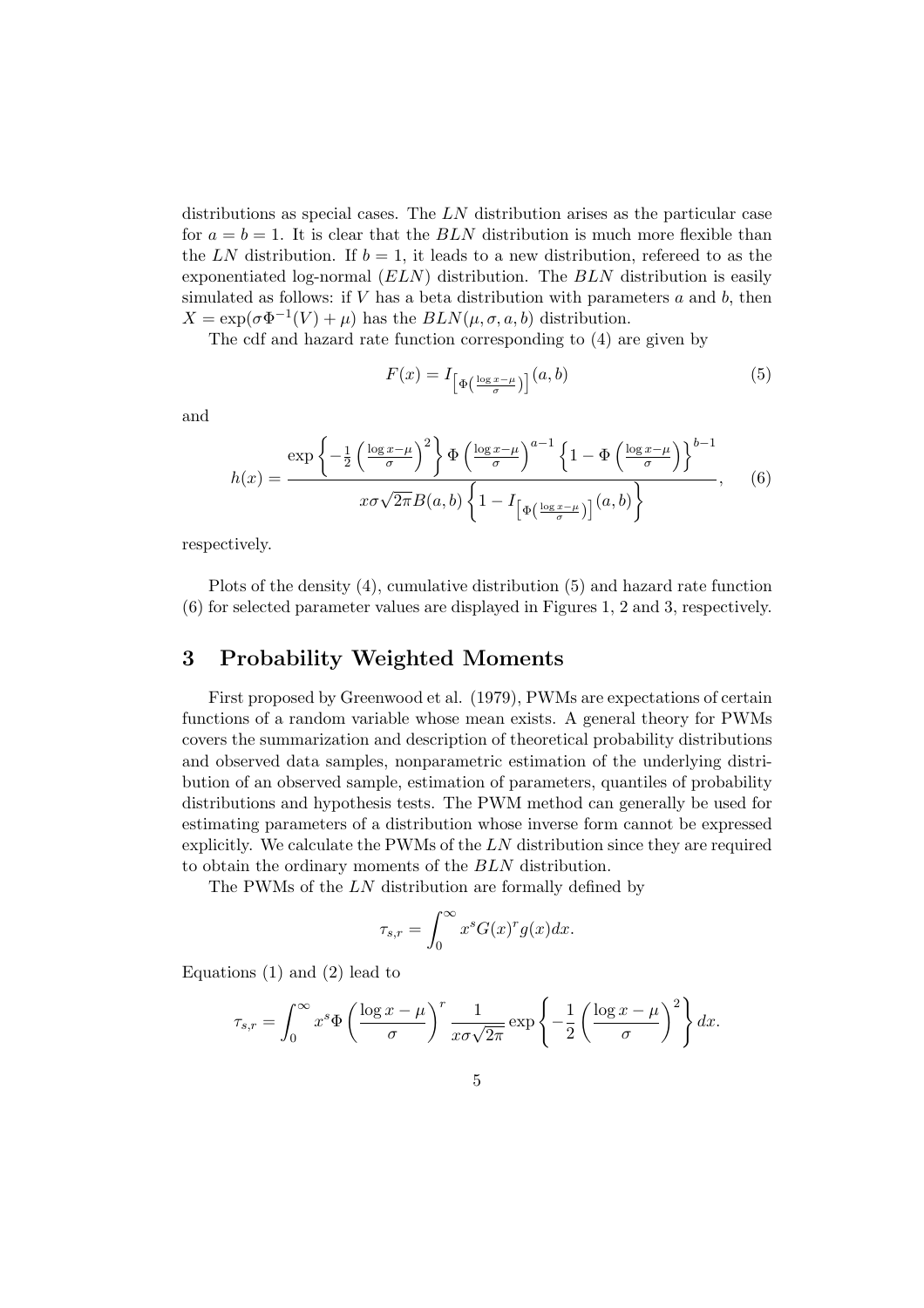

Figure 1: Plots of the BLN density (4) for selected parameter values.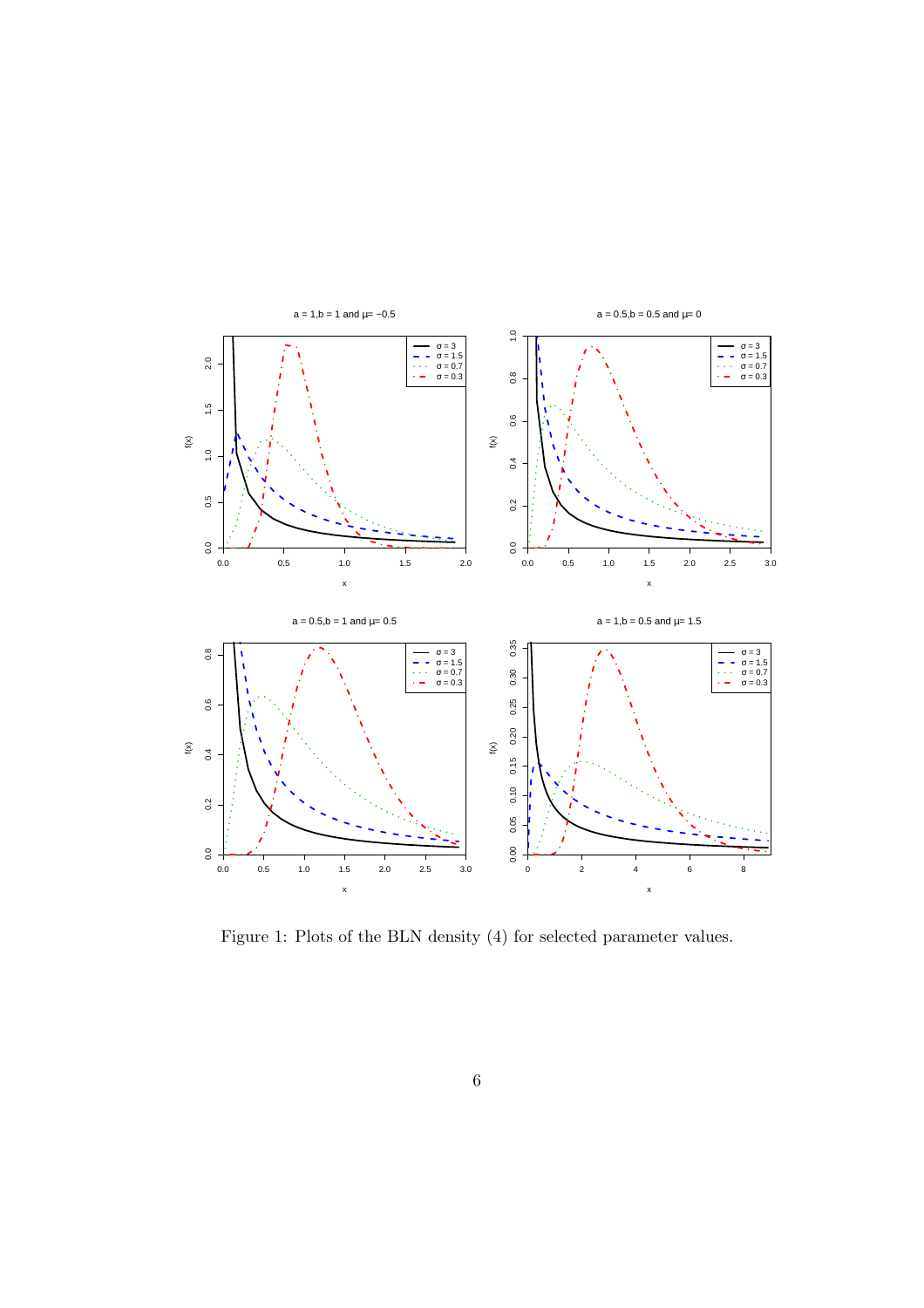

Figure 2: Plots of the BLN cumulative function (5) for selected parameter values.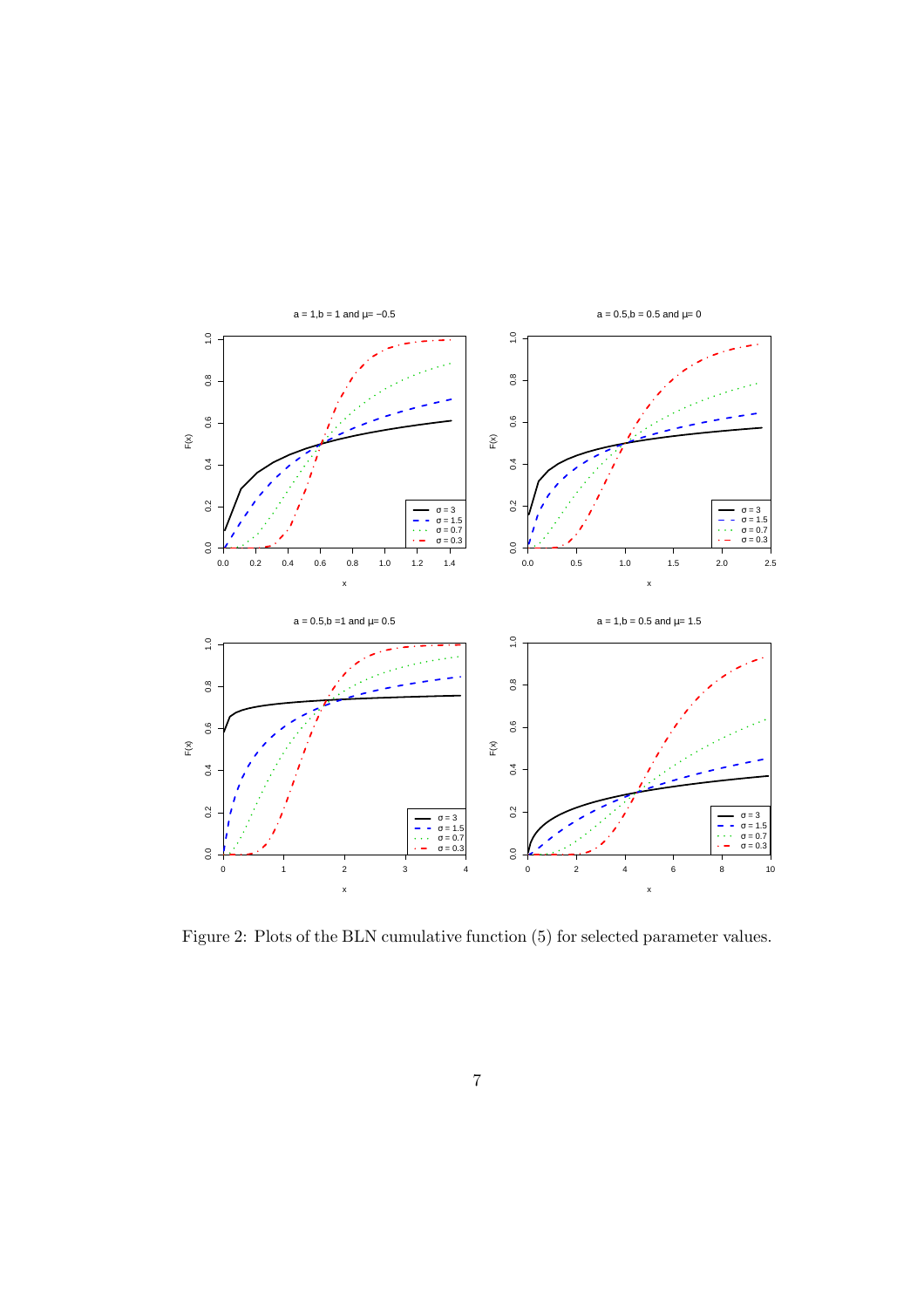

Figure 3: Plots of the BLN hazard rate function (6) for selected parameter values.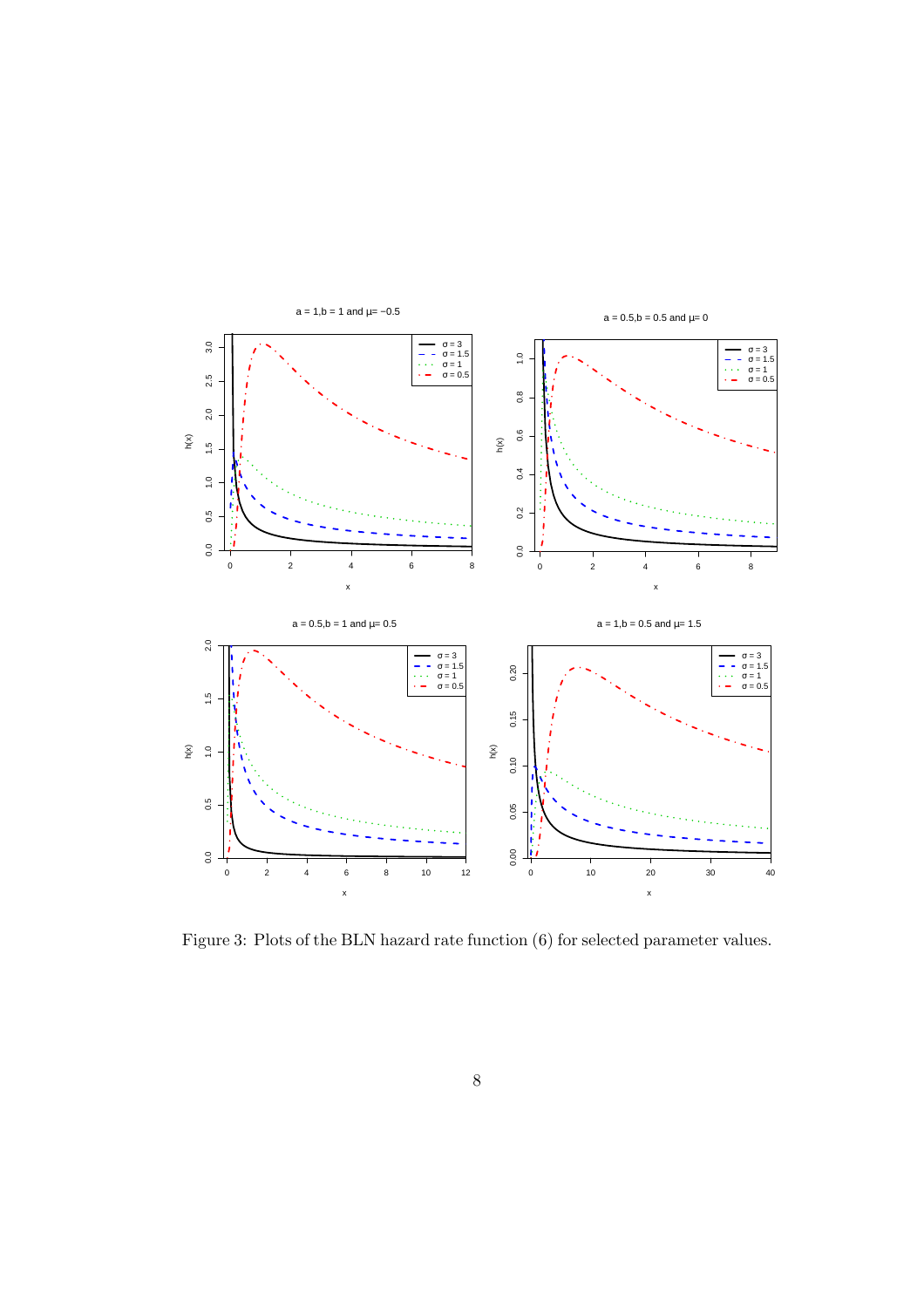Setting  $y = \frac{\log x - \mu}{\ln x}$  $\frac{\sigma}{\sigma}$ , the last integral reduces to

$$
\tau_{s,r} = \frac{e^{s\mu + \frac{s^2\sigma^2}{2}}}{\sqrt{2\pi}} \int_{-\infty}^{\infty} \Phi(y)^r \exp\left\{-\frac{1}{2}(y - s\sigma)^2\right\} dy.
$$
 (7)

First, we obtain

$$
\Phi(y)^r = \frac{1}{2^r} \bigg\{ 1 + \text{erf}\left(\frac{y}{\sqrt{2}}\right) \bigg\}^r.
$$

Thus, the binomial expansion implies

$$
\Phi(y)^r = \frac{1}{2^r} \sum_{j=0}^r \binom{r}{j} \text{erf}\left(\frac{y}{\sqrt{2}}\right)^j.
$$

From the series expansion for the error function erf(.)

$$
erf(x) = \frac{2}{\sqrt{\pi}} \sum_{k=0}^{\infty} \frac{(-1)^k x^{2k+1}}{(2k+1)k!},
$$
\n(8)

the last equation becomes

$$
\Phi(y)^r = \frac{1}{2^r} \sum_{j=0}^r \binom{r}{j} \left\{ \sum_{k=0}^\infty a_k y^{2k+1} \right\}^j,
$$

where the coefficients  $a_k$  are given by  $a_k =$  $(-1)^k 2^{(1-2k)/2}$  $\frac{1}{\sqrt{\pi}(2k+1)k!}$ . Hence,

$$
\Phi(y)^r = \frac{1}{2^r} \sum_{j=0}^r \binom{r}{j} \sum_{k_1, \dots, k_j=0}^\infty A(k_1, \dots, k_j) y^{2s_j + j},
$$

with  $A(k_1,...,k_j) = a_{k_1}...a_{k_j}$  and  $s_j = k_1 + ... + k_j$ .

Inserting the preceding equation into (7) and interchanging terms, we obtain

$$
\tau_{s,r} = \frac{e^{s\mu + \frac{s^2\sigma^2}{2}}}{\sqrt{2\pi} 2^r} \sum_{j=0}^r \sum_{k_1,\dots,k_j=0}^\infty \binom{r}{j} A(k_1,\dots,k_j) K(2s_j + j),\tag{9}
$$

where  $K(p)$  is the integral defined by

$$
K(p) = \int_{-\infty}^{\infty} y^p \exp\left\{-\frac{1}{2}(y - s\sigma)^2\right\} dy.
$$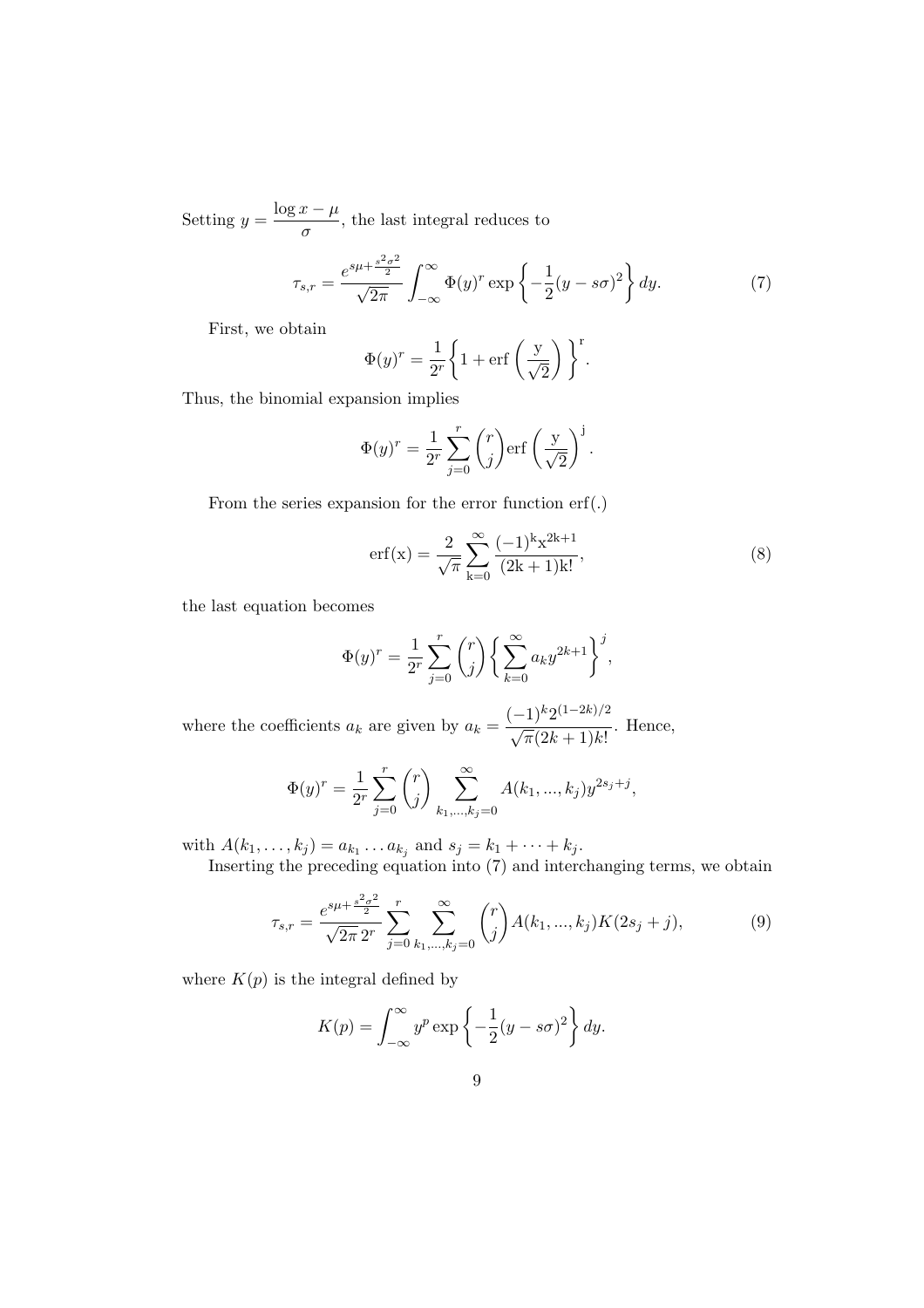Setting  $t = y - s\sigma$ ,  $K(p)$  reduces to

$$
K(p) = \int_{-\infty}^{\infty} (t + s\sigma)^p \exp\left(-\frac{t^2}{2}\right) dt.
$$

Using the binomial expansion and interchanging terms, it becomes

$$
K(p) = \sum_{l=0}^{p} {p \choose l} (s\sigma)^{p-l} (\sqrt{2\pi}) \int_{-\infty}^{\infty} t^l \frac{1}{\sqrt{2\pi}} \exp\left(-\frac{t^2}{2}\right).
$$

The preceding integral is the lth moment of the standard normal random variable. Thus,

$$
K(p) = \sum_{l=0}^{p} {p \choose l} (s\sigma)^{p-l} \frac{\sqrt{2\pi} \, l!}{2^{l/2} (l/2)!} \delta_{\{2,4,6,\cdots\}}(l),
$$

where

$$
\delta_A(l) = \begin{cases} 1 & \text{if } l \in A \\ 0 & \text{if } l \notin A \end{cases}
$$

Inserting  $K(p)$  into (9), yields

$$
\tau_{s,r} = \frac{e^{s\mu + \frac{s^2\sigma^2}{2}}}{2^r} \sum_{j=0}^r \sum_{k_1,\dots,k_j=0}^\infty \sum_{l=0}^{2s_j+j} A(k_1,\dots,k_j) \binom{r}{j} \binom{2s_j+j}{l} \times (s\sigma)^{2s_j+j-l} \frac{l!}{2^{l/2}(l/2)!} \delta_{\{2,4,6,\dots\}}(l). \tag{10}
$$

We now give an alternative expression for the PWMs. From equation (7), we can write  $r^{\infty}$ 

$$
\tau_{s,r} = e^{s\mu + s^2 \sigma^2} \int_{-\infty}^{\infty} \exp(s\sigma y) \Phi(y)^r \phi(y) dy
$$

and then

$$
\tau_{s,r} = \frac{e^{s\mu + s^2 \sigma^2} 2^{-r}}{\sqrt{2\pi}} \sum_{j=0}^r \binom{r}{j} \int_{-\infty}^{\infty} \exp(s\sigma y) \text{erf}\left(\frac{y}{\sqrt{2}}\right)^j \exp\left(-\frac{y^2}{2}\right) dy.
$$

Using (8), we can calculate the preceding integral, say  $J(s\sigma, j)$ , following the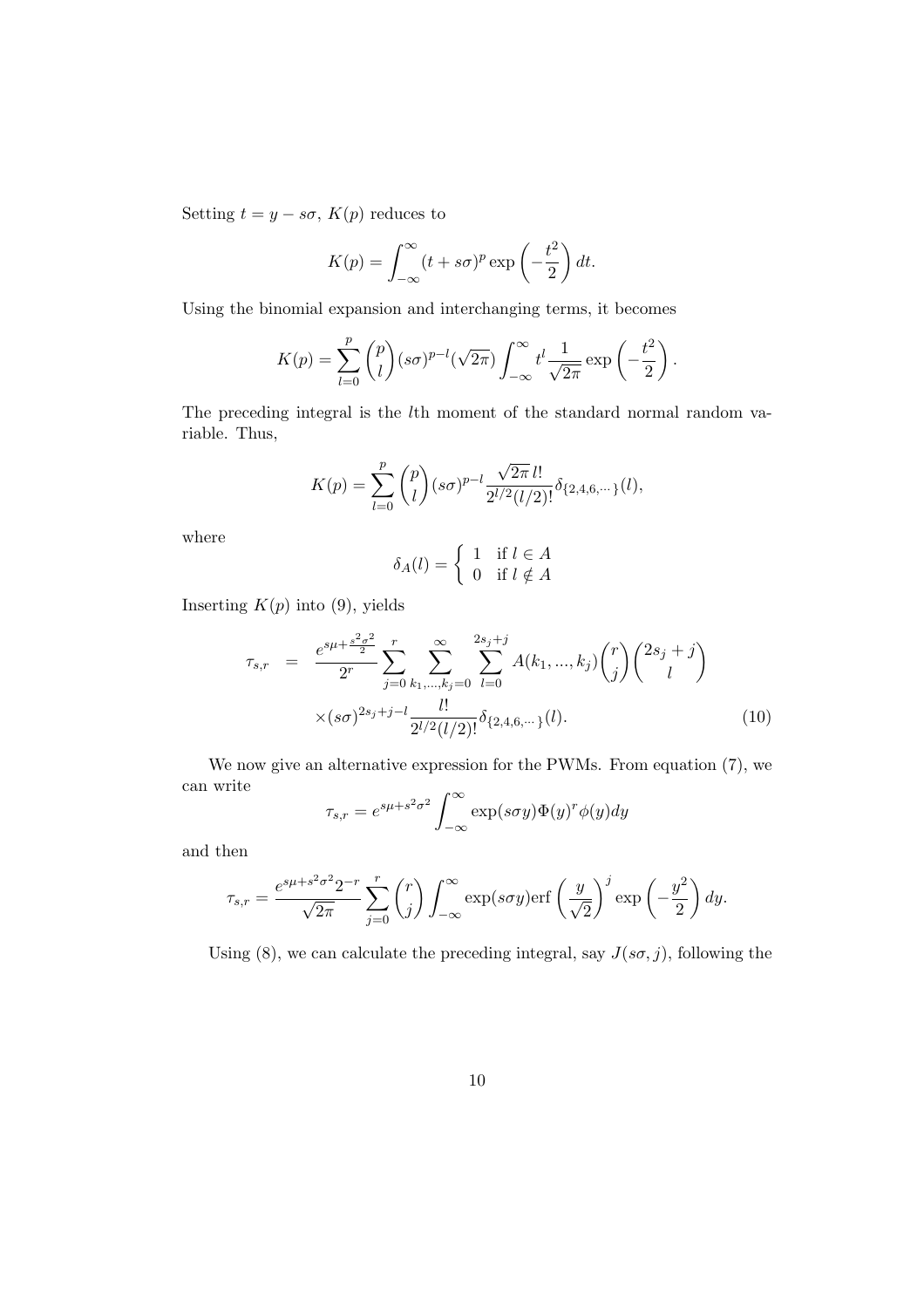same steps described by Nadarajah (2008). We have

$$
J(s\sigma, j) = \int_{-\infty}^{\infty} \exp(s\sigma y) \left\{ \frac{2}{\sqrt{\pi}} \sum_{m=0}^{\infty} \frac{(-1)^m y^{2m+1}}{2^{m+1/2} (2m+1)m!} \right\}^j \exp\left(-\frac{y^2}{2}\right) dy
$$
  
\n
$$
= \left(\frac{2}{\sqrt{\pi}}\right)^j \sum_{m_1=0}^{\infty} \dots \sum_{m_j=0}^{\infty} \frac{(-1)^{m}}{2^{m+j/2} (2m_1+1) \dots (2m_j+1)m_1! \dots m_j!}
$$
  
\n
$$
\times \int_{-\infty}^{\infty} y^{2m+j} \exp\left(s\sigma y - \frac{y^2}{2}\right) dy
$$
  
\n
$$
= \left(\frac{2}{\sqrt{\pi}}\right)^j \sum_{m_1=0}^{\infty} \dots \sum_{m_j=0}^{\infty} \frac{(-1)^{m} M(j)}{2^{m+j/2} (2m_1+1) \dots (2m_j+1)m_1! \dots m_j!},
$$

where  $m_{\cdot} = m_1 + \ldots + m_j$ . Elementary integration using equation (2.3.15.10) given by Prudnikov et al. (1986) yields

$$
M(j) = (-1)^{m} i^j 2^{-(m+j/2)} \sqrt{2\pi} \exp\left(\frac{s^2 \sigma^2}{2}\right) H_{2m+j}\left(-\frac{is\sigma}{\sqrt{2}}\right), \quad (11)
$$

where  $i =$  $\overline{-1}$  is the complex unit and  $H_{\nu}(\cdot)$  denotes the Hermite polynomial of order  $\nu$ . Using a result due to Withers (1999), we have

$$
H_n(x) = E(x + iZ)^n,
$$

where  $Z$  is a standard normal random variable. Hence, we can rewrite  $(11)$  as

$$
M(j) = (-1)^{j} 2^{-(m+j/2)} \sqrt{2\pi} \exp\left(\frac{s^2 \sigma^2}{2}\right) E\left(Z - \frac{s\sigma}{\sqrt{2}}\right)^{2m+j}
$$

Further, following the same algebraic developments by Nadarajah (2008), we obtain

$$
J(s\sigma, j) = 2^{j} \sqrt{2\pi} \left( -\frac{1}{\sqrt{\pi}} \right)^{j} \exp\left( \frac{s^{2} \sigma^{2}}{2} \right)
$$
  
 
$$
\times E\Big[T^{j} F_{A}^{(j)}\Big(\frac{1}{2}, \dots, \frac{1}{2}; \frac{3}{2}, \dots, \frac{3}{2}; -T^{2}, \dots, -T^{2}\Big], \qquad (12)
$$

.

where  $T = \frac{Z}{Z}$ √  $2 - s\sigma$ 2 √ 2 is a linear function of the standard normal random variable. Equation (12), except for the expectation with respect to  $T$ , is a finite sum of the Lauricella function of type A (Exton, 1976). The first argument in this function is empty. The calculation of the expectation in (12) will require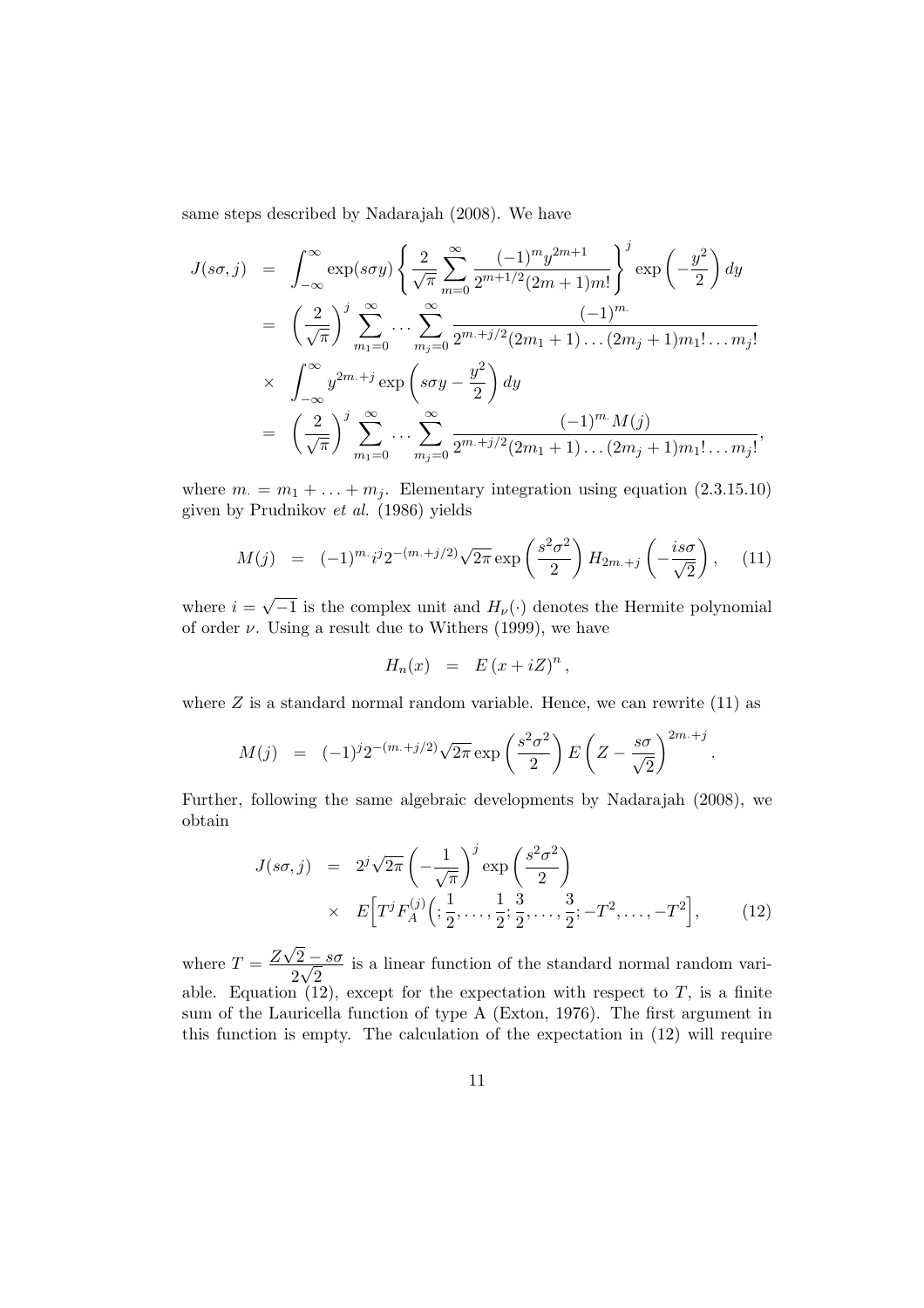numerical integration and this can be performed easily because most packages have routines for the standard normal distribution. Finally, we have

$$
\tau_{s,r} = \frac{e^{s\mu + s^2 \sigma^2} 2^{-r}}{\sqrt{2\pi}} \sum_{j=0}^r \binom{r}{j} J(s\sigma, j).
$$
 (13)

Equations (10) and (12)-(13) for the PWMs of the  $LN$  distribution are the main result of this section.

#### 4 Moments

The cdf  $F(x)$  and pdf  $f(x)$  of the beta G distribution are usually straightforward to compute numerically from the baseline functions  $G(x)$  and  $g(x)$  and equations (3) and (2) using statistical software with numerical facilities. Here, we provide expansions for these functions in terms of infinite (or finite) weighted sums of powers of  $G(x)$  which will prove useful in our case that  $G(x)$  does not have a simple expression. In subsequent sections, we use these expansions to obtain formal expressions for the moments of the BLN distribution and for the density of the order statistics and their moments.

For  $b > 0$  real non-integer and  $a > 0$  integer, the cumulative distribution of any beta G distribution can be written as (Cordeiro and Nadarajah, 2010)

$$
F(x) = \frac{1}{B(a,b)} \sum_{r=0}^{\infty} w_r G(x)^{a+r},
$$
\n(14)

.

where

$$
w_j = \frac{(-1)^j {b-1 \choose j}}{(a+j)}
$$

Equation  $(14)$  gives the cdf of the beta G distribution as an infinite sum of powers of  $G(x)$ . Otherwise, if a is real non-integer, we can expand  $G(x)^{a+j}$  from equation (42) in the Appendix, and therefore the cumulative function  $F(x)$  can be expressed as a power series expansion of the baseline  $G(x)$ 

$$
F(x) = \frac{1}{B(a,b)} \sum_{r=0}^{\infty} t_r G(x)^r,
$$
\n(15)

where

$$
t_r = \sum_{l=0}^{\infty} w_l s_r(a+l),
$$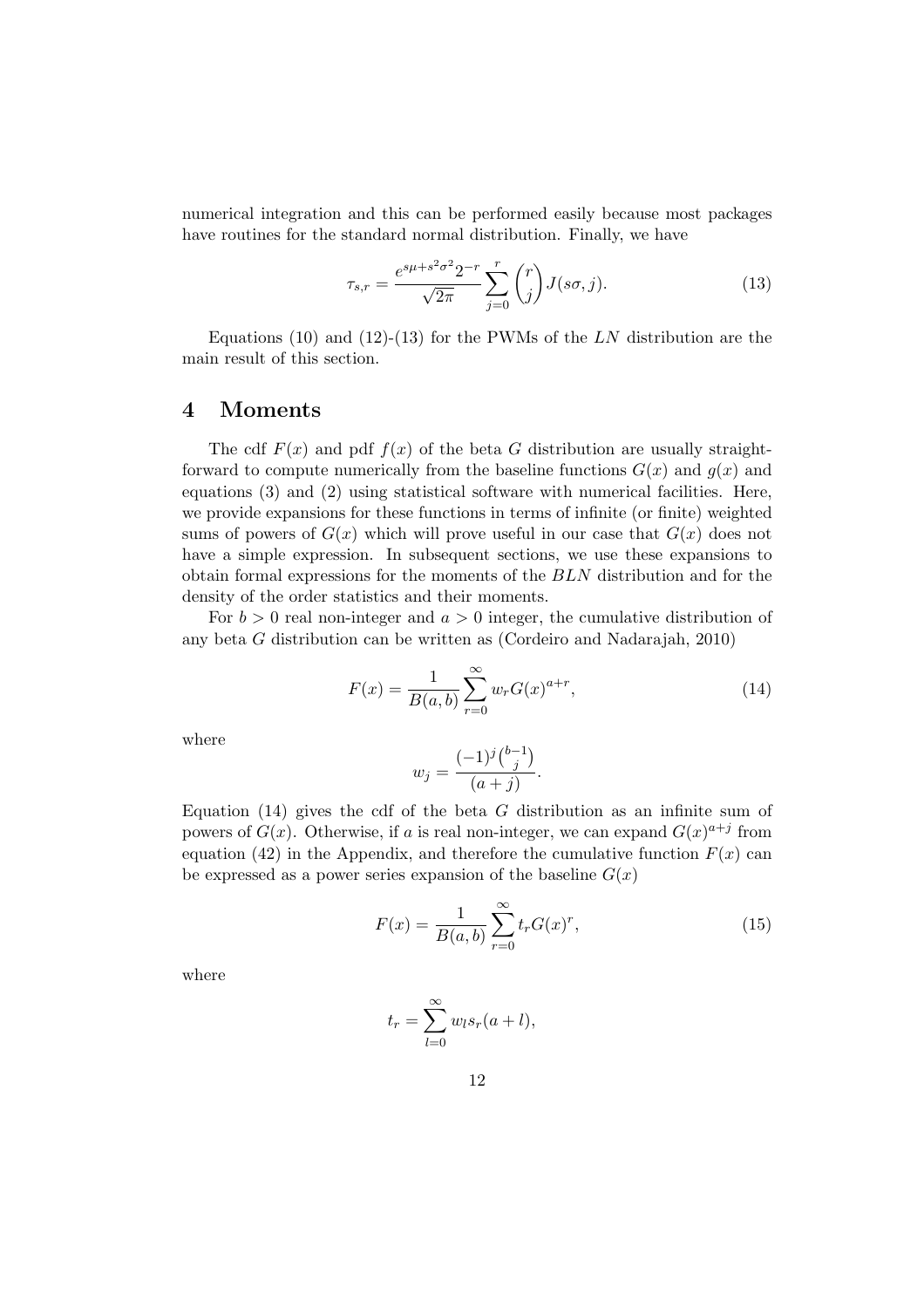where the quantities  $s_r(a + l)$  are easily determined from equation (43) in the Appendix. Expansions for the density function of the beta G distribution are immediately derived by simple differentiation of equations (14) and (15) for  $a > 0$ integer and  $a > 0$  real non-integer, respectively. We have

$$
f(x) = \frac{g(x)}{B(a,b)} \sum_{r=0}^{\infty} (a+r) w_r G(x)^{a+r-1}
$$
 (16)

and

$$
f(x) = \frac{g(x)}{B(a,b)} \sum_{r=0}^{\infty} (r+1) t_{r+1} G(x)^r.
$$
 (17)

The sth moment of the beta  $G$  distribution can then be written as an infinite sum of convenient PWMs of the baseline distribution G. These expansions are readily computed numerically using standard statistical software. They (and other expansions in the paper) can also be evaluated in symbolic computation software such as Mathematica and Maple. These symbolic software have currently the ability to deal with analytic expressions of formidable size and complexity. In numerical applications, a large natural number  $N$  can be used in the sums instead of infinity.

For a integer, equation (16) yields

$$
E(X^s) = \sum_{r=0}^{\infty} \frac{(a+r)w_r}{B(a,b)} \tau_{s,a+r-1},
$$
\n(18)

whereas for  $a$  real non-integer, equation  $(17)$  implies

$$
E(X^{s}) = \sum_{r=0}^{\infty} \frac{(r+1)t_{r+1}}{B(a,b)} \tau_{s,r},
$$
\n(19)

where  $\tau_{s,r}$  can be obtained from equations (10) and (13). Expansions (18) and (19) are the main results of this section. From these expansions, the moments of the BLN distribution follow as infinite sums of certain PWMs of the LN distribution.

Let  $\mu = 0$  and  $\sigma = 1$ . Tables 1 and 2 give some numerical values for the ordinary moments  $(\mu'_r, r = 1, \ldots, 6)$  and variance, skewness and kurtosis, respectively, of the BLN distribution computed using in-built functions in Mathematica. Plots of the skewness and kurtosis as functions of a and b by fixing the other parameter  $(a = 2.5 \text{ and } b = 3.5)$  are given in Figure 4. These plots indicate that the skewness and kurtosis of the BLN distribution decrease with anyone shape parameter, the other parameter fixed at the above values.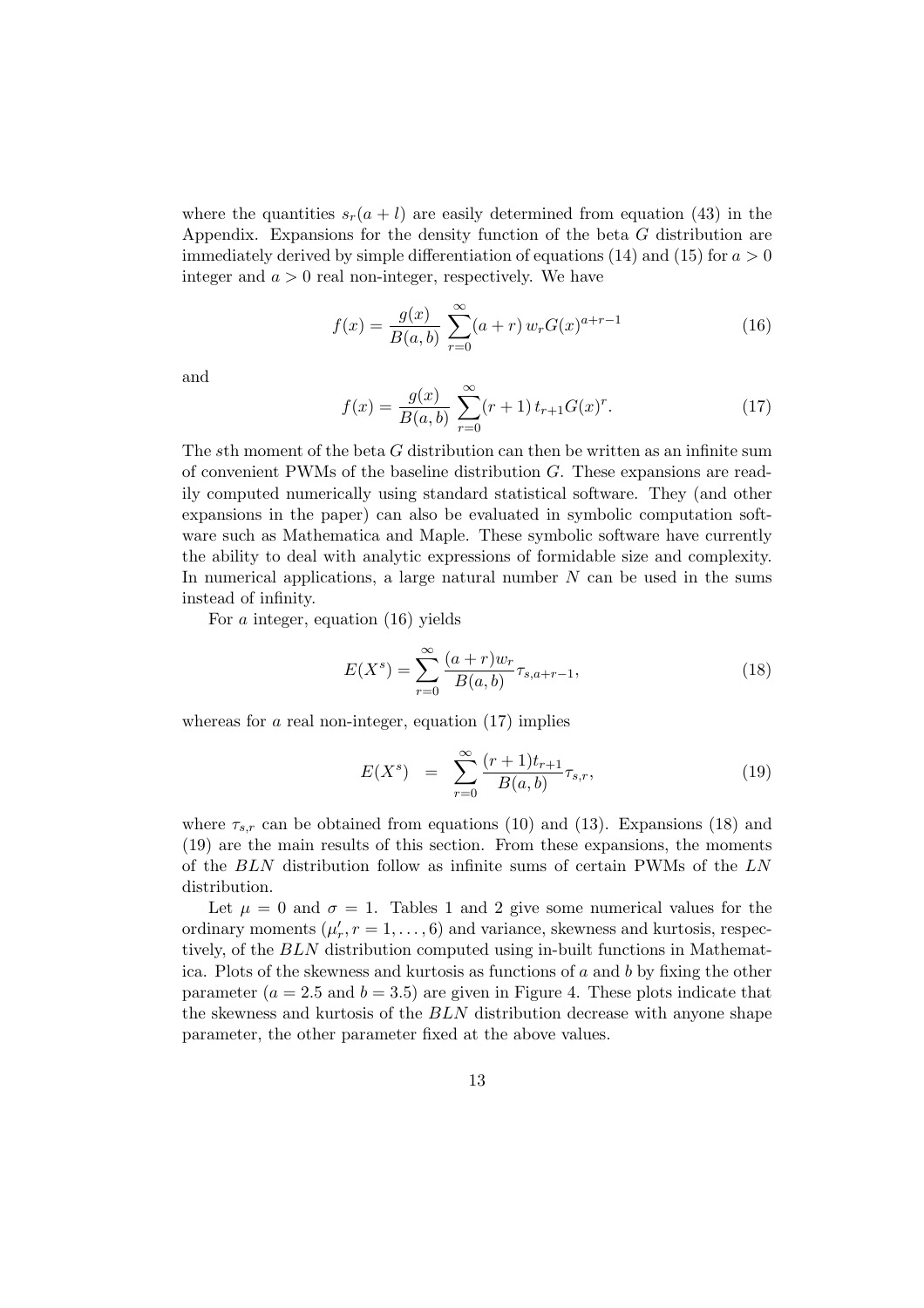

Figure 4: Skewness and kurtosis of the BLN distribution for some values of parameters a and b.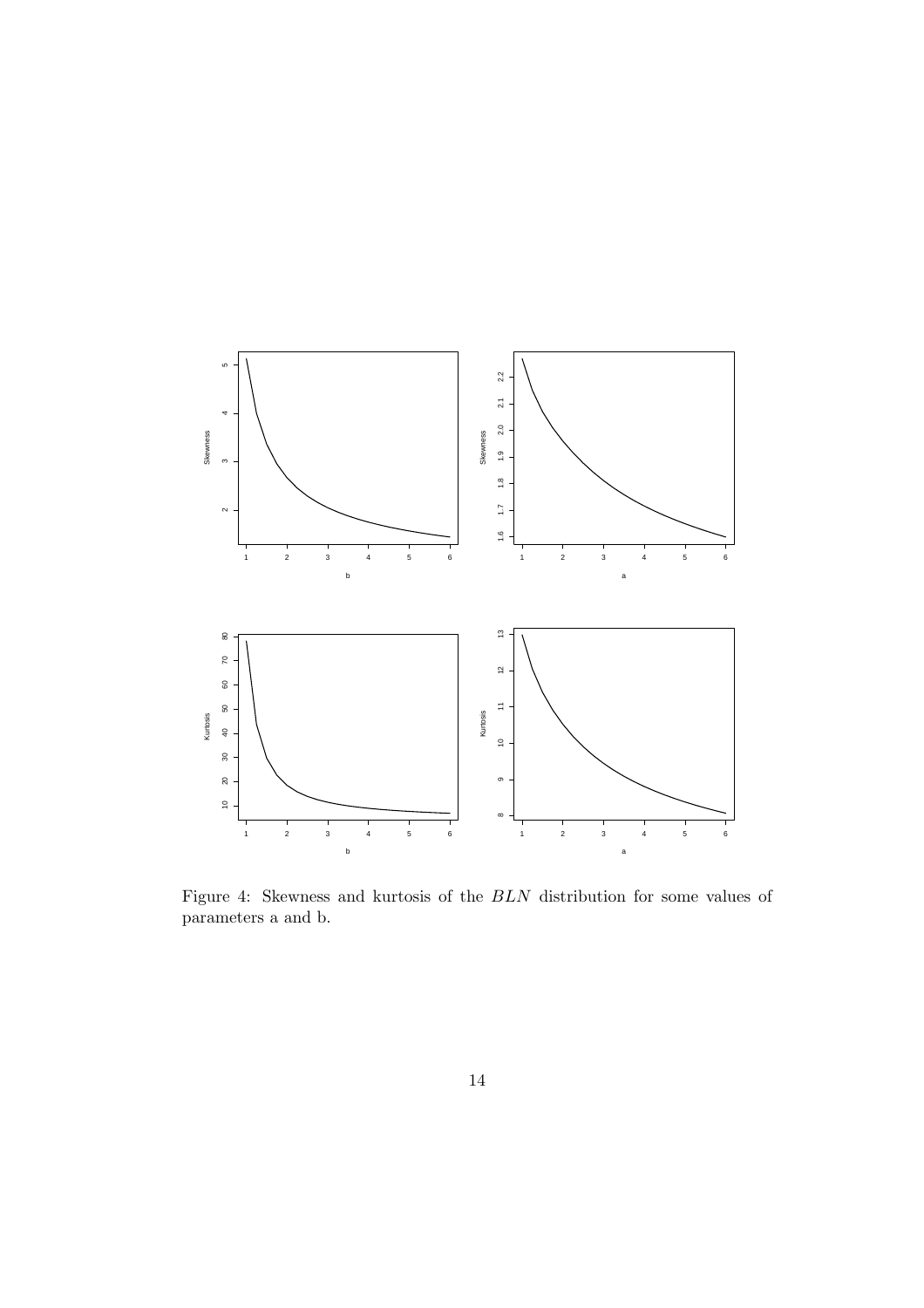Table 1: The first six moments of  $BLN(a, b, 0, 1)$  for different values a and b.

| <b>BLN</b>       | $\mu'_1$ | $\mu_2$ | $\mu_3$  | $\mu_4^{\cdot}$    | $\mu_{5}$          | $\mu'_6$           |
|------------------|----------|---------|----------|--------------------|--------------------|--------------------|
| (0.3, 0.9, 0, 1) | 0.81319  | 3.55409 | 56.24813 | $2.77 \times 10^3$ | $3.81\times10^{5}$ | $1.14\times10^{8}$ |
| (1.0, 1.0, 0, 1) | 1.64872  | 7.38905 | 90.01294 | $2.97\times10^{3}$ | $2.61\times10^{5}$ | $5.37\times10^{7}$ |
| (1.0, 1.5, 0, 1) | 1.04500  | 2.30679 | 10.43862 | 95.11412           | $1.73\times10^{3}$ | $6.20\times10^{4}$ |
| (1.0, 3.5, 0, 1) | 0.49715  | 0.38769 | 0.45208  | 0.76424            | 1.83445            | 6.16315            |
| (1.5, 1.5, 0, 1) | 1.36544  | 3.49437 | 16.98776 | 159.39160          | $2.92\times10^{3}$ | $1.05\times10^{5}$ |
| (1.5, 2.5, 0, 1) | 0.85360  | 1.13981 | 2.34578  | 7.38096            | 35.37214           | 257.78310          |
| (2.5, 3.5, 0, 1) | 0.90929  | 1.10097 | 1.76887  | 3.76700            | 10.64239           | 39.97635           |

Table 2: Variance, Skewness and kurtosis of  $BLN(a, b, 0, 1)$  for different values a and b.

| <b>BLN</b>       | Variance | <b>Skewness</b> | Kurtosis  |
|------------------|----------|-----------------|-----------|
| (0.3, 0.9, 0, 1) | 2.89281  | 9.88845         | 311.16571 |
| (1.0, 1.0, 0, 1) | 4.67077  | 6.18443         | 113.68915 |
| (1.0, 1.5, 0, 1) | 1.21477  | 4.09976         | 42.70447  |
| (1.0, 3.5, 0, 1) | 0.14053  | 2.27054         | 13.00738  |
| (1.5, 1.5, 0, 1) | 1.62994  | 3.73167         | 35.86031  |
| (1.5, 2.5, 0, 1) | 0.41117  | 2.54457         | 16.33615  |
| (2.5, 3.5, 0, 1) | 0.27416  | 1.87520         | 9.90132   |

# 5 Moment generating function

The moment generating function (mgf) of a random variable  $X$  with density (4), say  $M_X(t, \mu, \sigma) = E[\exp(tX)], \forall t \in \mathbb{R}$ , corresponding to  $a > 0$  real noninteger, is obtained from (17) as

$$
M_X(t,\mu,\sigma) = \sum_{r=0}^{\infty} \frac{(r+1)t_{r+1}}{B(a,b)} \int_0^{\infty} \exp(tx) G(x)^r g(x) dx.
$$

We define

$$
J(t, r; \mu, \sigma) = \int_0^\infty \exp(tx) G(x)^r g(x) dx.
$$
 (20)

We can verify that  $J(t, r; \mu, \sigma)$  diverges for t real positive and converges for  $t \in (-\infty, 0]$ . From this fact, setting  $t = -s$ , where  $s > 0$ , yields

$$
M_X(-s,\mu,\sigma) = \sum_{r=0}^{\infty} \frac{(r+1)t_{r+1}}{B(a,b)} J(-s,r;\mu,\sigma), \quad s > 0.
$$
 (21)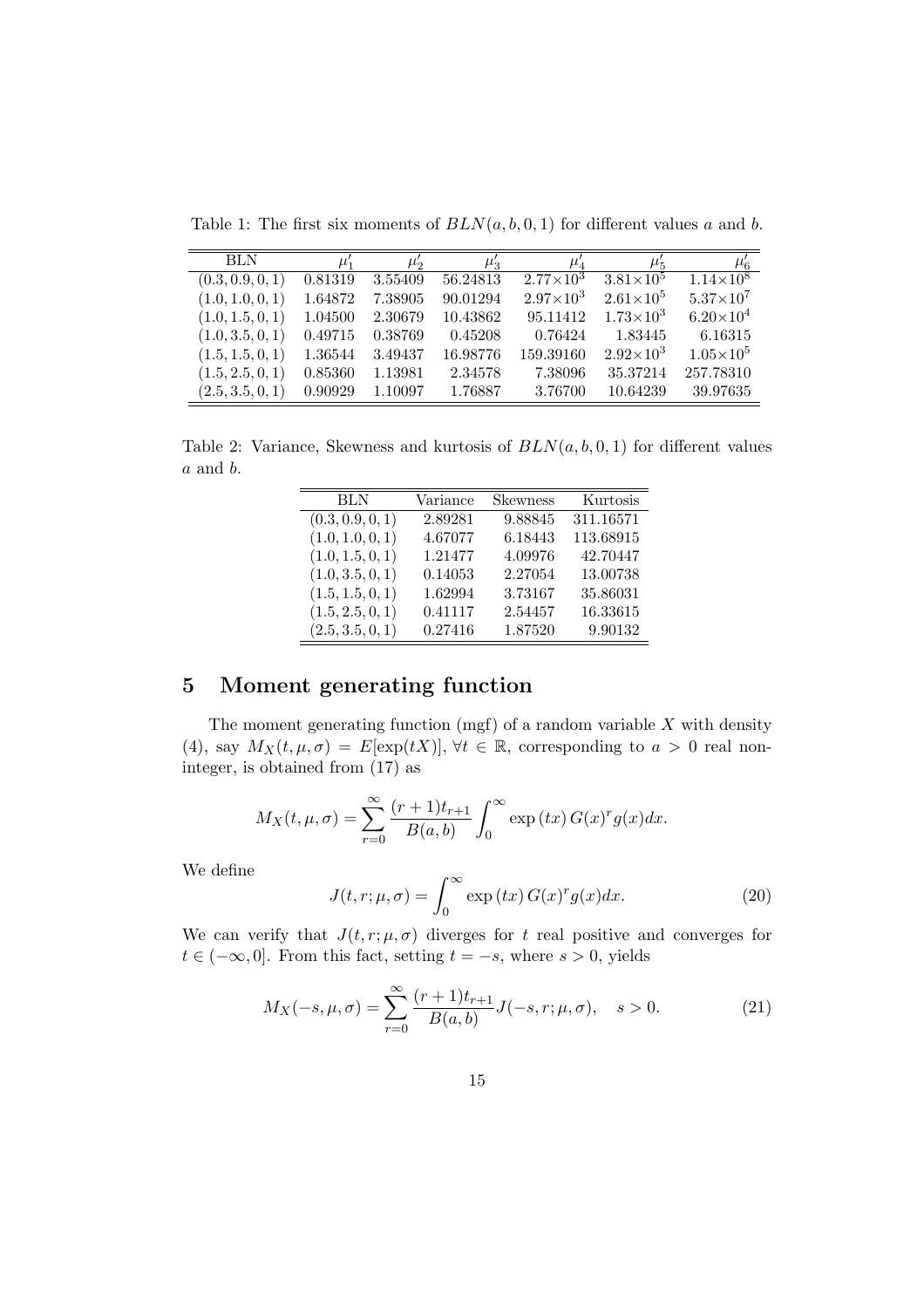Similarly, for  $a > 0$  integer, the mgf is obtained from equation (16) as

$$
M_X(-s,\mu,\sigma) = \sum_{r=0}^{\infty} \frac{(a+r)w_r}{B(a,b)} J(-s,r+a-1;\mu,\sigma), \quad s > 0.
$$
 (22)

From equation (20), we have

$$
J(-s,r;\mu,\sigma) = \int_0^\infty \exp(-sx) \Phi\left(\frac{\log x - \mu}{\sigma}\right)^r
$$

$$
\times \frac{1}{x\sigma\sqrt{2\pi}} \exp\left\{-\frac{1}{2}\left(\frac{\log x - \mu}{\sigma}\right)^2\right\} dx.
$$

Setting  $y = \frac{\log x - \mu}{\ln x}$  $\frac{\partial}{\partial \sigma}$ , the preceding integral can be rewritten as

$$
J(-s,r;\mu,\sigma) = \frac{1}{\sqrt{2\pi}} \int_{-\infty}^{\infty} \exp\{-se^{\mu} \exp(\sigma y)\} \Phi(y)^{r} \exp\left(-\frac{y^{2}}{2}\right) dy.
$$

By combining equations (2) and (9), we have

$$
J(-s,r;\mu,\sigma) = \frac{1}{\sqrt{2\pi} \, 2^r} \sum_{j=0}^r \sum_{k_1,\dots,k_j=0}^\infty \binom{r}{j} A(k_1,\dots,k_j) I(-s, 2s_j + j; \mu, \sigma), \tag{23}
$$

where  $s_j$  and  $A(k_1, \ldots, k_j)$  were defined in Section 3 and  $I(-s, p; \mu, \sigma)$  is

$$
I(-s, p; \mu, \sigma) = \int_{-\infty}^{\infty} y^p \exp(-s \exp(\mu) \exp(\sigma y)) \exp\left(-\frac{y^2}{2}\right) dy, \quad s > 0.
$$

Using

$$
\exp\{-s\exp(\mu+\sigma y)\} = \exp\{-\exp(\sigma y + \mu + \log s)\}, \qquad \forall s > 0.
$$

and setting  $z = \sigma y + \mu + \log s$ , the last integral can be expressed as

$$
I(-s, p; \mu, \sigma) = \frac{1}{\sigma^{p+1}} \int_{-\infty}^{\infty} \frac{1}{\exp(\exp(z))} (z - \mu - \log s)^p
$$

$$
\times \exp\left\{-\frac{1}{2} \left\{\frac{z - \mu - \log s}{\sigma}\right\}^2\right\} dz.
$$

Using the Maclaurin series for the exponential function twice, we have

$$
\exp(e^z) = e \sum_{n=0}^{\infty} \frac{B_n}{n!} z^n,
$$
\n(24)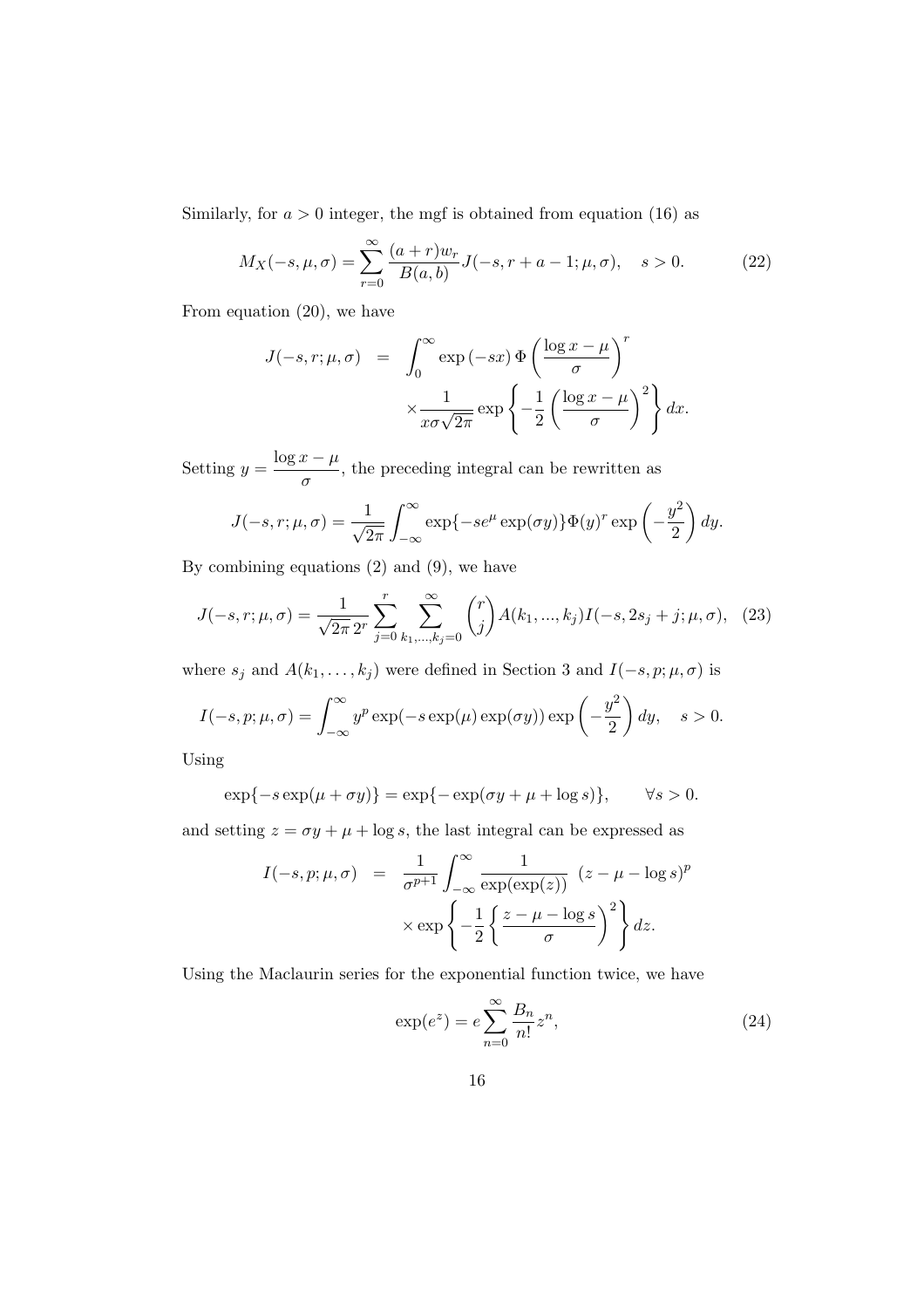where

$$
B_n = e^{-1} \sum_{s=0}^{\infty} \frac{s^n}{s!}
$$

are the Bell numbers. This formula is sometimes called Dobinski formula (Harris et al., 2008). The first Bell numbers are  $\{1, 1, 2, 5, 15, 52, \dots\}$  and the expansion has the form

$$
\exp(e^z) = e(1 + z + z^2 + \frac{5}{6}z^3 + \frac{15}{24}z^4 + \frac{52}{120}z^5 + \cdots).
$$

In order to compute the integral  $I(-s, p; \mu, \sigma)$ , it is sufficient to compute the inverse of the series (24). We now use equation (0.313) from Gradstheyn and Ryszhik (2000) given by

$$
\frac{\sum_{k=0}^{\infty} a_k x^k}{\sum_{k=0}^{\infty} b_k x^k} = b_0^{-1} \sum_{k=0}^{\infty} c_k x^k,
$$

where the coefficients  $c_k$  are easily obtained from the recurrence relation

$$
c_k = a_k - b_0^{-1} \sum_{i=1}^k c_{k-i} b_i.
$$

Here,  $a_0 = 1$  and  $a_k = 0, \forall k \geq 1$  and  $b_n = \frac{B_n}{a_0!}$  $\frac{\partial n}{\partial n!}$ ,  $\forall n \geq 0$ . Note that  $b_0 = 1$ . Hence,

$$
\frac{1}{\exp(e^z)} = e^{-1} \sum_{n=0}^{\infty} C_n z^n,
$$
\n(25)

so that  $C_n$  is defined recursively by

$$
C_0 = 1
$$
 and  $C_n = -\sum_{k=1}^n C_{n-k} \frac{B_k}{k!}$ ,  $n \ge 1$ .

The first terms of this series are given by

$$
\frac{1}{\exp(e^z)} = e^{-1}(1 - z + \frac{1}{6}z^3 + \frac{1}{24}z^4 - \frac{2}{120}z^5 + \cdots).
$$

Inserting (25) in the integral  $I(-s, r; \mu, \sigma)$ , it follows that

$$
I(-s, p; \mu, \sigma) = \frac{1}{\sigma^{p+1}} \int_{-\infty}^{\infty} e^{-1} \sum_{n=0}^{\infty} C_n z^n (z - \mu - \log s)^p
$$

$$
\times \exp\left\{-\frac{1}{2} \left\{\frac{z - \mu - \log s}{\sigma}\right\}^2\right\} dz.
$$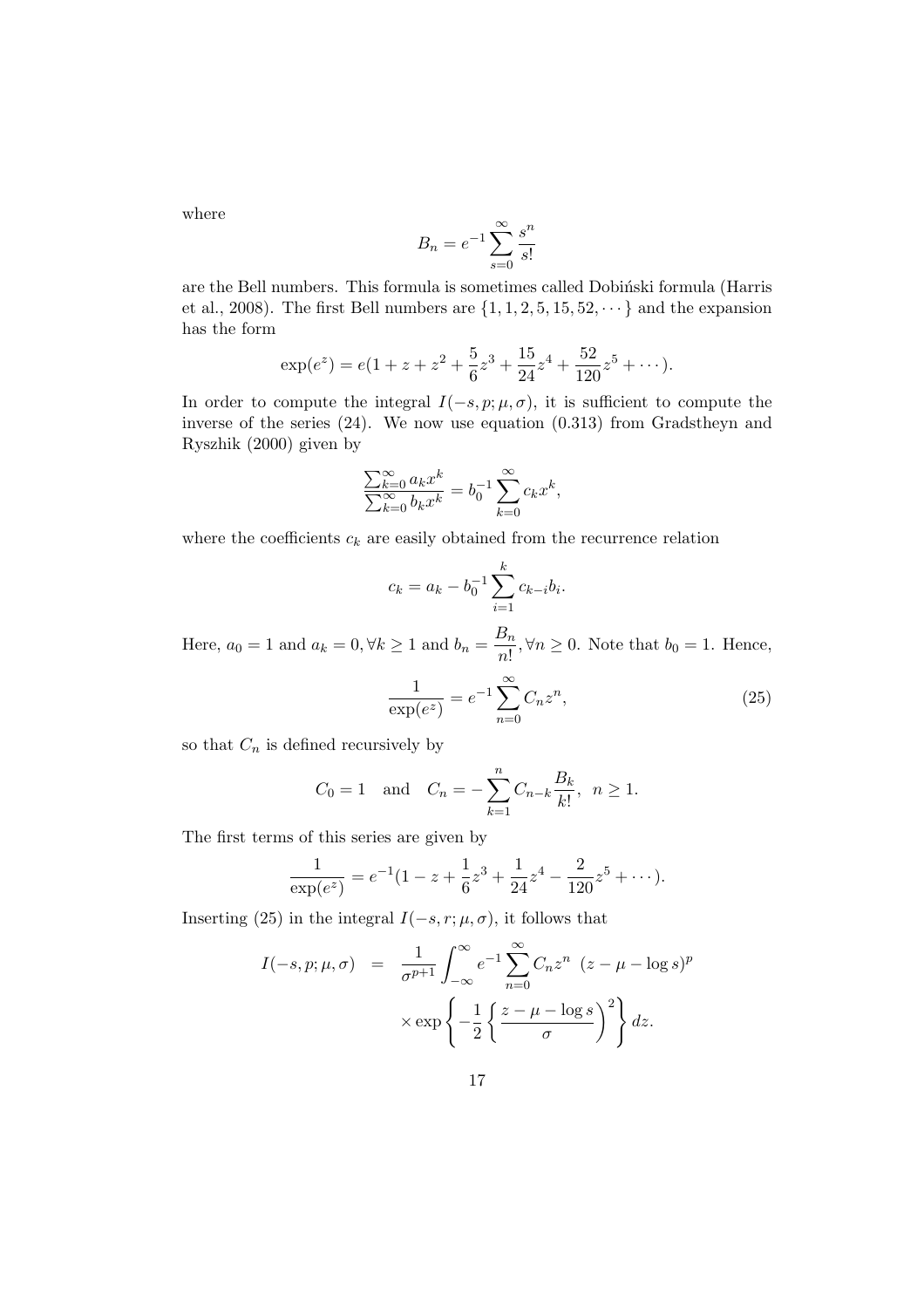Using the binomial expansion and interchange terms, it becomes

$$
I(-s, p; \mu, \sigma) = \frac{1}{\sigma^{p+1}} \sum_{n=0}^{\infty} \sum_{k=0}^{p} e^{-1} C_n {p \choose k} (-1)^{p-k} (\mu + \log s)^{p-k} T(-s, k+n; \mu, \sigma),
$$

where  $T(-s, p; \mu, \sigma)$  is defined by

$$
T(-s, p; \mu, \sigma) = \int_{-\infty}^{\infty} z^p \exp\left\{-\frac{1}{2} \left(\frac{z-\mu - \log s}{\sigma}\right)^2\right\} dz.
$$

Setting  $x = \frac{z - \mu - \log s}{\sigma}$  $\frac{\log b}{\sigma}$ ,  $T(-s, p; \mu, \sigma)$  reduces to

$$
T(-s, p; \mu, \sigma) = \int_{-\infty}^{\infty} (\sigma x + \mu + \log s)^p \exp\left(-\frac{x^2}{2}\right) \sigma dx,
$$

and using the binomial expansion

$$
T(-s, p; \mu, \sigma) = \sqrt{2\pi} \sum_{l=0}^{p} {p \choose l} \sigma^{l+1} (\mu + \log s)^{p-l} \int_{-\infty}^{\infty} x^{l} \frac{1}{\sqrt{2\pi}} \exp\left(-\frac{x^{2}}{2}\right) dx.
$$

The last integral is the lth moment of the normal random variable. So,

$$
T(-s, p; \mu, \sigma) = \sum_{l=0}^{p} {p \choose l} \sigma^{l+1} (\mu + \log s)^{p-l} \frac{\sqrt{2\pi} \, l!}{2^{l/2} (l/2)!} \delta_{\{2, 4, 6, \cdots \}}(l).
$$

Inserting the integral  $I(-s, p; \mu, \sigma)$  into (23), we obtain

$$
J(-s,r;\mu,\sigma) = \frac{e^{-1}}{\sqrt{2\pi} 2^r} \sum_{j=0}^r \sum_{k_1,\dots,k_j=0}^\infty \sum_{n=0}^\infty \sum_{k=0}^{2s_j+j} \frac{(-1)^{2s_j+j-k} C_n}{\sigma^{2s_j+j+1}} \binom{r}{j}
$$

$$
\times \binom{2s_j+j}{k} A(k_1,\dots,k_j) (\mu + \log s)^{2s_j+j-k} T(-s,k+n;\mu,\sigma). \tag{26}
$$

Hence, the mgf follows from equations  $(21)$ ,  $(22)$  and  $(26)$ , which are the main results of this section.

# 6 Characteristic Function

The characteristic function (chr) of X, say  $\phi(t, \mu, \sigma) = E[\exp(itX)]$ , corresponding to (21) is obtained for  $t < 0$  from (17) as

$$
\phi_X(t,\mu,\sigma) = \sum_{r=0}^{\infty} \frac{(r+1)t_{r+1}}{B(a,b)} J(it,r;\mu,\sigma),
$$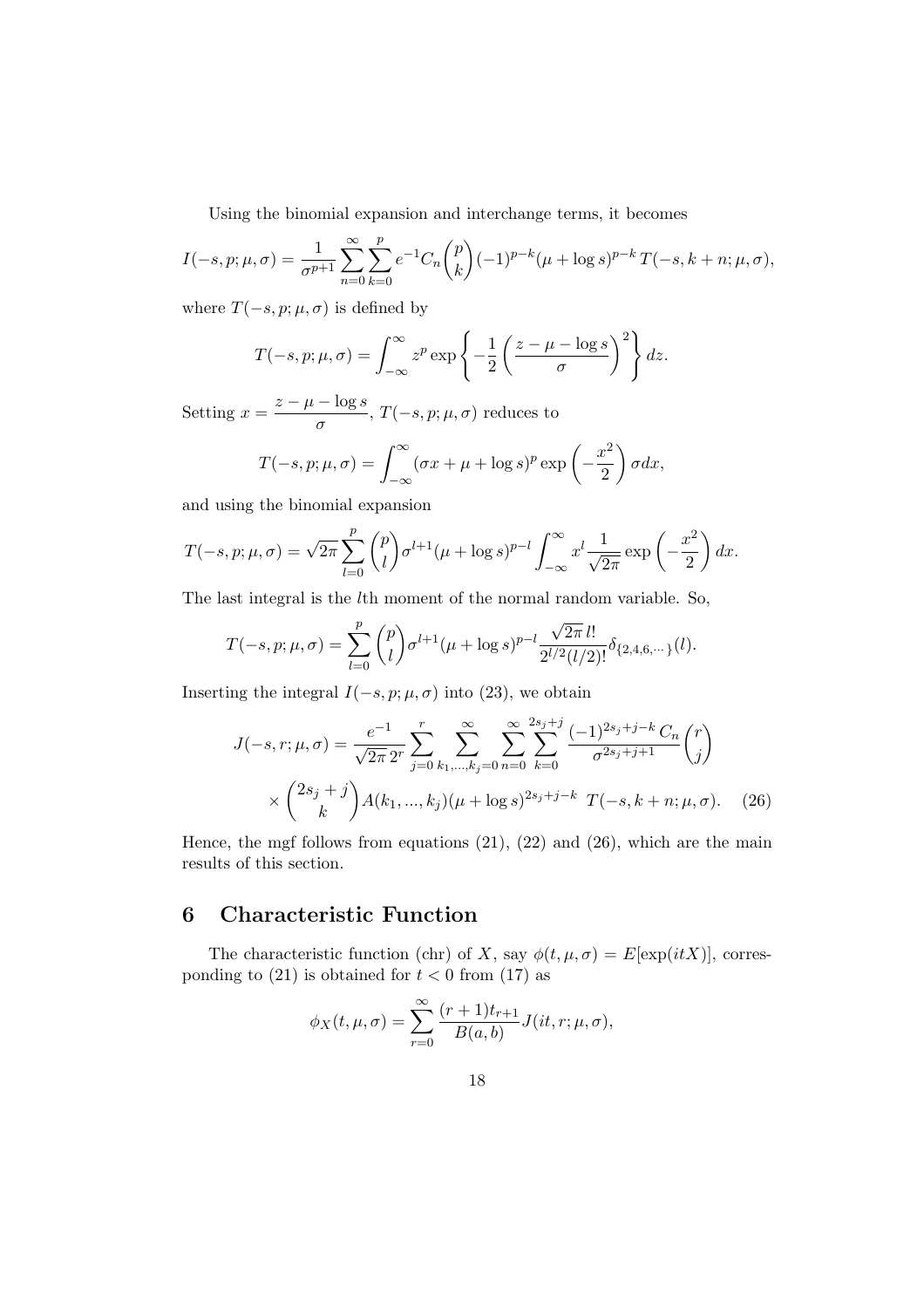where  $i =$ √  $\overline{-1}$  and  $J(t, r, ; \mu, \sigma)$  is given by (26). For  $a > 0$  integer, the chr of  $X$  comes from  $(16)$  as

$$
\phi_X(t,\mu,\sigma) = \sum_{r=0}^{\infty} \frac{(a+r)w_r}{B(a,b)} J(it, r+a-1; \mu, \sigma).
$$

## 7 Mean Deviations

The amount of scatter in a population is evidently measured to some extent by the totality of deviations from the mean and median. If  $X$  has the  $BLN$ distribution with cdf  $F(x)$ , we can derive the mean deviations about the mean  $\nu = E(X)$  and about the median m from the relations

$$
\delta_1 = \int_0^\infty |x - \nu| f(x) dx \text{ and } \delta_2 = \int_0^\infty |x - m| f(x) dx.
$$

respectively. The median is the solution of the non-linear equation

$$
I_{\left[\frac{\Phi\left(\alpha-\frac{\beta}{m}\right)}{\Phi(\alpha)}\right]}(a,b)=1/2.
$$

Defining the integral

$$
I(s) = \int_0^s x f(x) dx = \int_0^s \frac{x g(x)}{B(a, b)} G(x)^{a-1} \{1 - G(x)\}^{b-1},
$$

these measures can be calculated from

$$
\delta_1 = 2\nu F(\nu) - 2I(\nu)
$$
 and  $\delta_2 = E(X) - 2I(m)$ , (27)

where  $F(\nu)$  is easily obtained from equation (5). We now derive formulas to obtain the integral  $I(s)$ . Setting

$$
\rho(s,r;\mu,\sigma) = \int_0^s x g(x) G(x)^r dx,
$$

we can obtain from equation (16) for  $a > 0$  integer

$$
I(\nu) = \sum_{r=0}^{\infty} \frac{(a+r) w_r}{B(a,b)} \rho(\nu, a+r-1; \mu, \sigma)
$$
 (28)

and from equation (17) for  $a > 0$  real non-integer

$$
I(\nu) = \sum_{r=0}^{\infty} \frac{(r+1) t_{r+1}}{B(a,b)} \rho(\nu, r; \mu, \sigma), \tag{29}
$$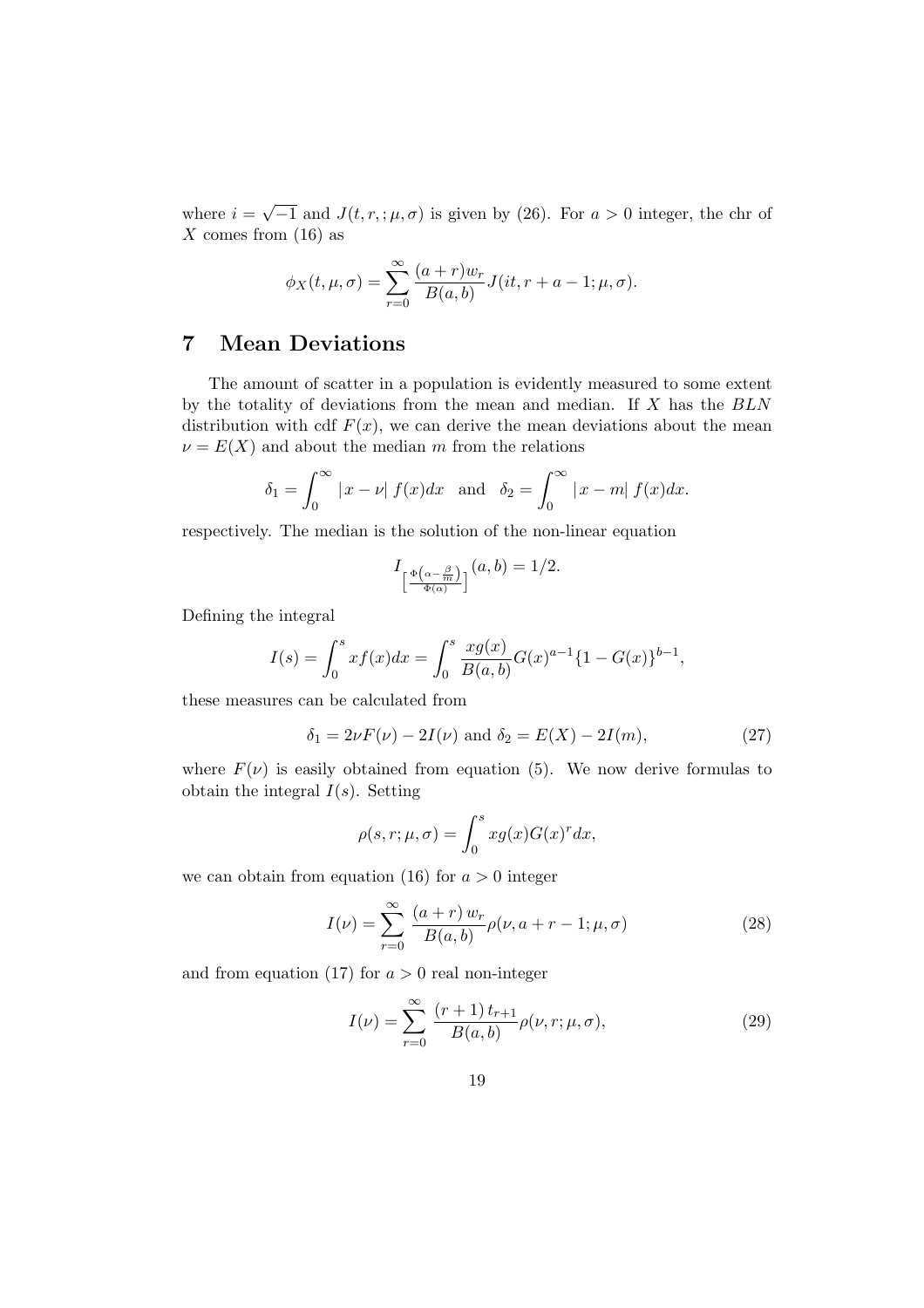where

$$
\rho(s,r;\mu,\sigma) = \int_0^s \frac{x}{x\sigma\sqrt{2\pi}} \Phi\left(\frac{\log x - \mu}{\sigma}\right)^r \exp\left\{-\frac{1}{2}\left\{\frac{\log x - \mu}{\sigma}\right\}^2\right\} dx.
$$

Setting  $y = \frac{\log x - \mu}{\ln x}$  $\frac{\partial}{\partial \sigma}$ ,  $\rho(s,r;\mu,\sigma)$  can be rewritten as

$$
\rho(s,r;\mu,\sigma) = \frac{e^{\mu + \frac{\sigma^2}{2}}}{\sqrt{2\pi}} \int_{-\infty}^{\infty} \frac{\log s - \mu}{\sigma} \Phi(y)^r \exp\left\{-\frac{(y-\sigma)^2}{2}\right\} dy.
$$

By combining equations (2) and (9), we have

$$
\rho(s,r;\mu,\sigma) = \frac{e^{\mu + \frac{\sigma^2}{2}}}{\sqrt{2\pi} 2^r} \sum_{j=0}^r \sum_{k_1,\dots,k_j=0}^\infty \binom{r}{j} A(k_1,\dots,k_j) \ \chi\left(\frac{\log s - \mu}{\sigma}, 2s_j + j; \mu, \sigma\right),
$$

where  $s_j$  and  $A(k_1, \ldots, k_j)$  were defined in Section 3 and  $\chi(u, p; \mu, \sigma)$  is given by

$$
\chi(u, p; \mu, \sigma) = \int_{-\infty}^{u} y^p \exp\left\{-\frac{1}{2}(y - \sigma)^2\right\} dy.
$$

Setting  $t = y - \sigma$ , the last integral reduces to

$$
\chi(u, p; \mu, \sigma) = \int_{-\infty}^{u-\sigma} (t + \sigma)^p \exp\left(-\frac{t^2}{2}\right) dt.
$$

Using the binomial expansion and interchanging terms, it becomes

$$
\chi(u, p; \mu, \sigma) = \sum_{l=0}^{p} {p \choose l} \sigma^{p-l} \int_{-\infty}^{u-\sigma} t^l \exp\left(-\frac{t^2}{2}\right) dt.
$$

We now define

$$
G(l) = \int_0^\infty x^l e^{-x^2/2} dx = 2^{(l-1)/2} \Gamma((l+1)/2).
$$

In order to evaluate the integral in  $\chi(u, p; \mu, \sigma)$ , it is necessary to consider two cases. If  $u - \sigma < 0$ , we have

$$
\int_{-\infty}^{u-\sigma} t^l \exp\left(-\frac{t^2}{2}\right) dt = (-1)^l G(l) + (-1)^{l+1} \int_0^{\sigma-u} t^l \exp\left(-\frac{t^2}{2}\right) dt.
$$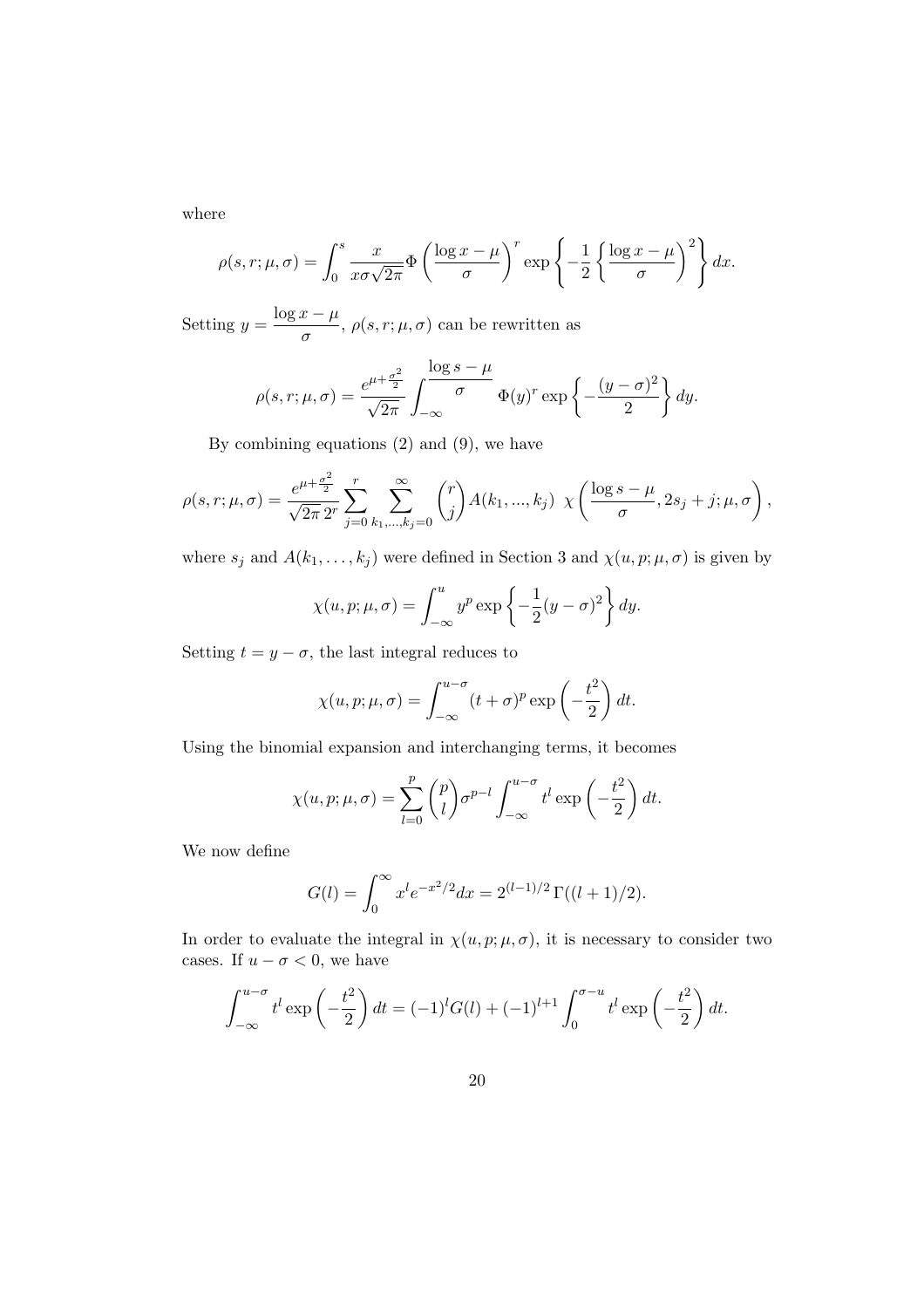If  $u - \sigma > 0$ , we have

$$
\int_{-\infty}^{u-\sigma} t^l \exp\left(-\frac{t^2}{2}\right) dt = (-1)^l G(l) + \int_0^{u-\sigma} t^l \exp\left(-\frac{t^2}{2}\right) dt.
$$

Further, the integrals of the type  $H(l,q) = \int_0^q x^l e^{-x^2/2} dx$  can be determined easily as (Whittaker and Watson, 1990)

$$
H(l,q) = \frac{2^{l/4+1/4}q^{l/2+1/2}e^{-q^2/4}}{(l/2+1/2)(l+3)}M_{l/4+1/4,l/4+3/4}(q^2/2) + \frac{2^{l/4+1/4}q^{l/2-3/2}e^{-q^2/4}}{l/2+1/2}M_{l/4+5/4,l/4+3/4}(q^2/2),
$$

where  $M_{k,m}(x)$  is the Whittaker function. This function can be expressed in terms of the confluent hypergeometric function  ${}_1F_1$  (see Section 1) as  $M_{k,m}(x) =$  $e^{-x/2}x^{m+1/2}{}_{1}F_{1}(\frac{1}{2}+m-k;1+2m;x)$ . Hence,  $\chi(u,p;\mu,\sigma)$  can be determined as

$$
\chi(u, p; \mu, \sigma) = \sum_{l=0}^{p} {p \choose l} \sigma^{p-l} \left[ (-1)^l G(l) + H(l, u - \sigma) \delta_A(s) \right] + \sum_{l=0}^{p} {p \choose l} \sigma^{p-l} \left[ (-1)^{l+1} H(l, \sigma - u) (1 - \delta_A(s)) \right],
$$

where

$$
\delta_A(s) = \delta_{\{u-\sigma>0\}}(s) = \begin{cases} 1 & \text{if } s \in A \\ 0 & \text{if } s \notin A. \end{cases}
$$

Hence, we have all quantities to calculate  $\rho(s, r; \mu, \sigma)$ ,  $I(\nu)$  and then the mean deviations (27).

### 8 Bonferroni and Lorenz Measures

Bonferroni and Lorenz curves have applications not only in economics to study income and poverty, but also in other fields like reliability, demography, insurance and medicine. For a random variable X with quantile function  $F^{-1}(\cdot)$ , the Bonferroni and Lorenz curves are defined (for  $0 \le p \le 1$ ) by

$$
B(p) = \frac{1}{p\nu} \int_0^{F^{-1}(p)} t f(t) dt \text{ and } L(p) = \frac{1}{\nu} \int_0^{F^{-1}(p)} t f(t) dt,
$$

respectively, where  $\nu = E(X)$ . Using the same integral  $I(s) = \int_0^s x f(x) dx$ defined in Section 6, these measures can be calculated from

$$
B(p) = \frac{1}{p\nu}I(q)
$$
 and  $L(p) = \frac{1}{\nu}I(q)$ ,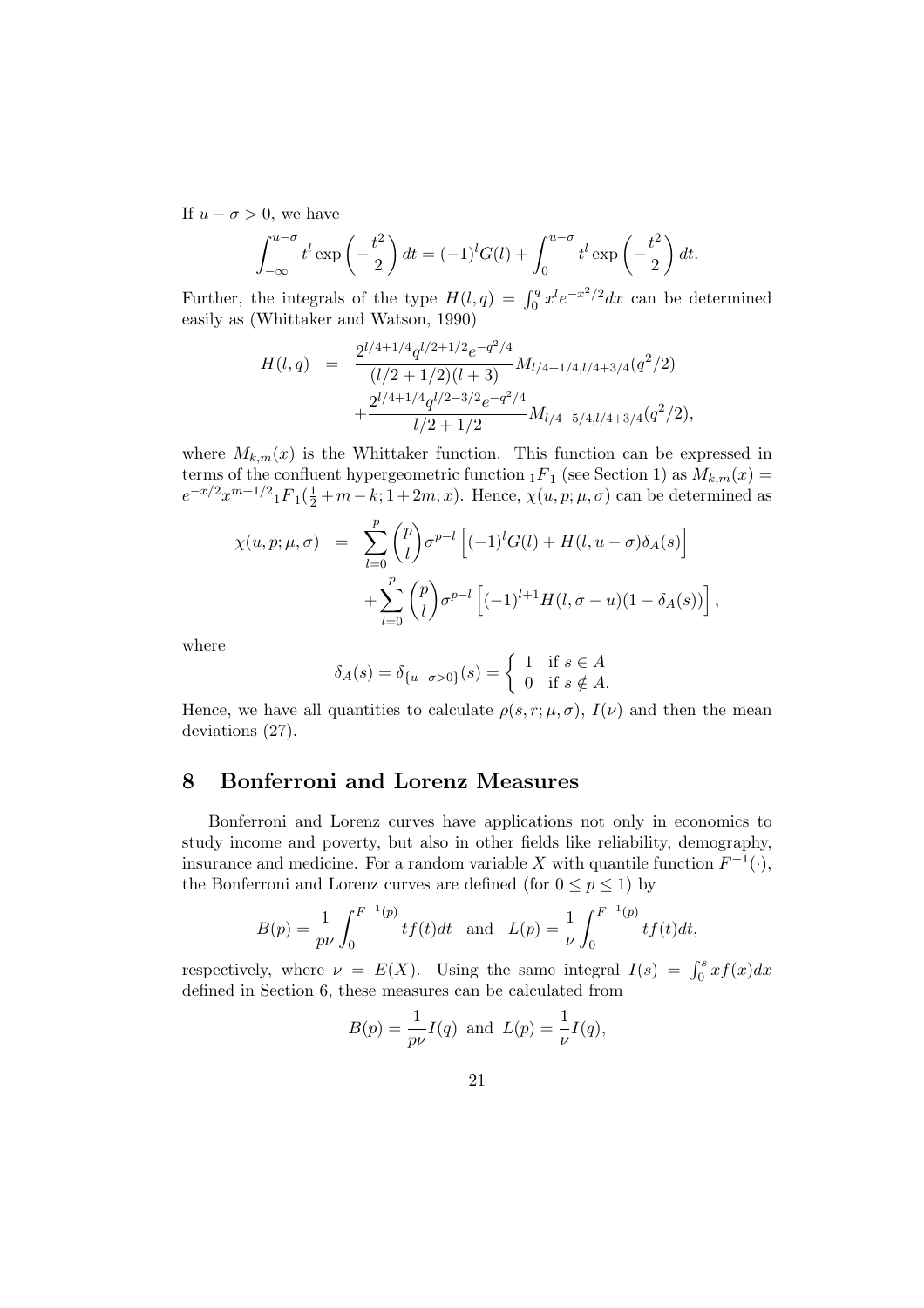where  $q = F^{-1}(p)$  and  $I(q)$  can be obtained from equations (28) and (29) depending if a is integer and real non-integer, respectively.

We now give an expansion for  $q = F^{-1}(p)$ . First, from

$$
G(q) = \Phi\left(\frac{\log q - \mu}{\sigma}\right)
$$

we have

$$
q = \exp\left(\sigma \Phi^{-1}(G(q)) + \mu\right). \tag{30}
$$

Further,

$$
p = F(q) = I_{G(q)}(a, b).
$$

The following expansion for the inverse of the beta incomplete function  $I_p^{-1}(a, b)$  can be found in wolfram website<sup>1</sup>

$$
G(q) = I_p^{-1}(a, b) = w + \frac{b-1}{a+1}w^2 + \frac{(b-1)(a^2 + 3ba - a + 5b - 4)}{2(a+1)^2(a+2)}w^3
$$
  
+ 
$$
\frac{(b-1)[a^4 + (6b-1)a^3 + (b+2)(8b-5)a^2]}{3(a+1)^3(a+2)(a+3)}w^4
$$
  
+ 
$$
\frac{(b-1)[(33b^2 - 30b + 4)a + b(31b - 47) + 18]}{3(a+1)^3(a+2)(a+3)}w^4
$$
  
+ 
$$
O(p^{5/a}),
$$

where  $w = [apB(a, b)]^{1/a}$  for  $a > 0$ . Inserting the last expansion in equation (30) we can obtain  $q$  in terms of  $p$ .

#### 9 Entropy

An entropy of a random variable  $X$  is a measure of variation of the uncertainty. One of the popular entropy measure is the Rényi entropy defined by

$$
\Im(\gamma) = \frac{1}{1-\gamma} \log \left\{ \int f^{\gamma}(x) dx \right\},\,
$$

where  $\gamma > 0$  and  $\gamma \neq 1$  (Rényi, 1961). For the density (4), we have

$$
f^{\gamma}(x) = \left\{ \frac{\exp\left\{-\frac{1}{2}\left(\frac{\log x - \mu}{\sigma}\right)^2\right\}}{x\sigma\sqrt{2\pi}B(a,b)}\Phi\left(\frac{\log x - \mu}{\sigma}\right)^{a-1}\left\{1 - \Phi\left(\frac{\log x - \mu}{\sigma}\right)\right\}^{b-1}\right\}^{\gamma},\,
$$

 $1$ http://functions.wolfram.com/06.23.06.0004.01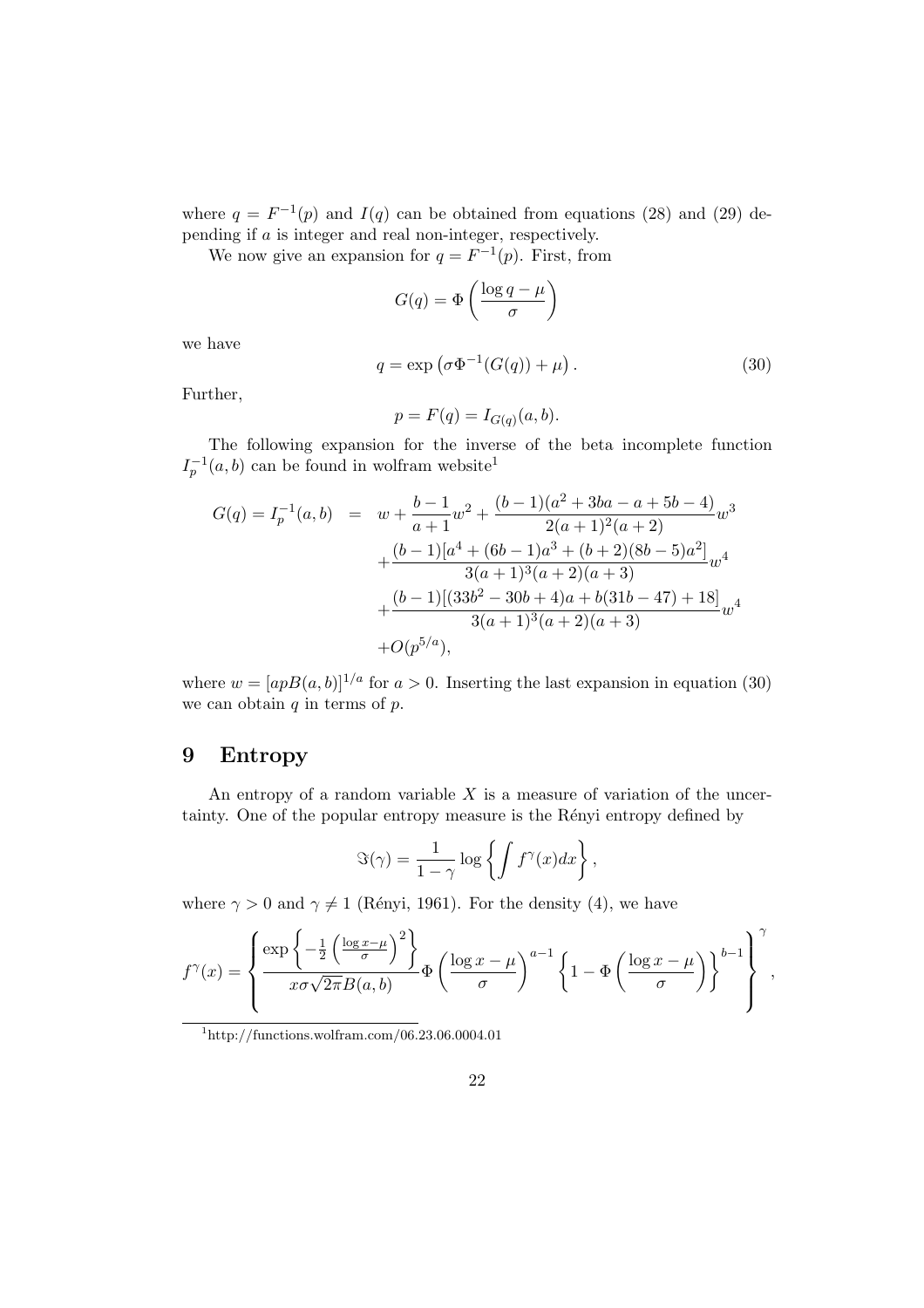and then

$$
f^{\gamma}(x) = \frac{\exp\left\{-\frac{\gamma}{2}\left(\frac{\log x - \mu}{\sigma}\right)^{2}\right\}}{(x\sigma\sqrt{2\pi})^{\gamma}B(a,b)^{\gamma}}\Phi\left(\frac{\log x - \mu}{\sigma}\right)^{(a-1)\gamma}\left\{1 - \Phi\left(\frac{\log x - \mu}{\sigma}\right)\right\}^{(b-1)\gamma}
$$

.

If  $(b-1)\gamma > 0$ , an expansion for  $f^{\gamma}(x)$  is immediately obtained as (Cordeiro and Nadarajah, 2010)

$$
f^{\gamma}(x) = C(x) \sum_{r=0}^{\infty} (-1)^r { (b-1)\gamma \choose r} \Phi\left(\frac{\log x - \mu}{\sigma}\right)^{(a-1)\gamma + r},
$$

where

$$
C(x) = \frac{1}{(x\sigma\sqrt{2\pi})^{\gamma}B(a,b)^{\gamma}} \exp\left\{-\frac{\gamma}{2}\left(\frac{\log x - \mu}{\sigma}\right)^{2}\right\}.
$$

If  $(a-1)\gamma > 0$ , we can expand  $\Phi(\cdot)^{(a-1)\gamma+r}$  using equation (42) given in the Appendix. Then, the function  $f^{\gamma}(x)$  can be expressed as a power series of the normal cdf  $\Phi(.)$ 

$$
f^{\gamma}(x) = C(x) \sum_{r=0}^{\infty} t_r(\gamma) \Phi \left(\frac{\log x - \mu}{\sigma}\right)^r,
$$

where  $t_r(\gamma)$  from now on is given by

$$
t_r(\gamma) = \sum_{k=0}^{\infty} (-1)^k \binom{(b-1)\gamma}{k} s_r((a-1)\gamma + k),
$$

and the quantities  $s_r((a-1)\gamma + k)$  are easily determined from equation (43) (see Appendix).

Defining the integral

$$
I_R(\gamma) = \int_0^\infty \frac{1}{(x\sigma\sqrt{2\pi})^\gamma} \exp\left\{-\frac{\gamma}{2}\left(\frac{\log x - \mu}{\sigma}\right)^2\right\} \Phi\left(\frac{\log x - \mu}{\sigma}\right)^r dx,
$$

the entropy measure can be calculated from

$$
\Im(\gamma) = \frac{1}{1-\gamma} \log \left\{ \sum_{r=0}^{\infty} \frac{t_r(\gamma)}{B(a,b)^{\gamma}} I_R(\gamma) \right\}.
$$
 (31)

Setting  $y = \frac{\log x - \mu}{\ln x}$  $\frac{\partial}{\partial \sigma}$ ,  $I_R(\gamma)$  reduces to

$$
I_R(\gamma) = \frac{e^{\mu(1-\gamma)}}{\sigma^{(\gamma-1)}(\sqrt{2\pi})^{\gamma}} \int_{-\infty}^{\infty} \Phi(y)^r \exp\left\{-\frac{\gamma}{2}y^2 + \sigma(1-\gamma)y\right\} dy.
$$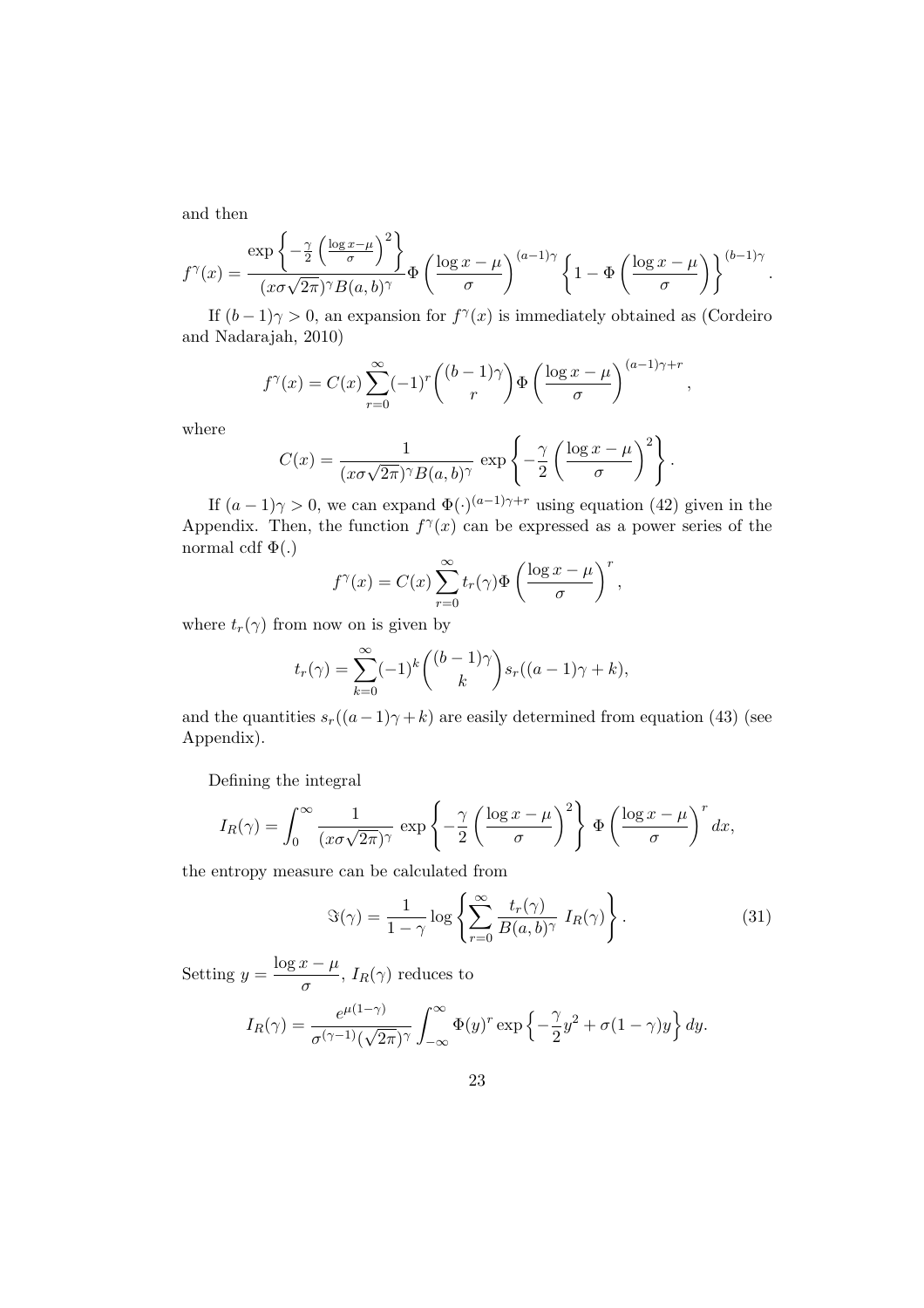By combining equations (2) and (9),  $I_R(\gamma)$  can be written as

$$
I_R(\gamma) = \frac{e^{\mu(1-\gamma)}}{\sigma^{\gamma-1}(\sqrt{2\pi})^{\gamma} 2^r} \sum_{j=0}^r \sum_{k_1,\dots,k_j=0}^{\infty} \binom{r}{j} A(k_1,\dots,k_j) J_{\gamma}(2s_j+j,\sigma),\tag{32}
$$

where  $s_j$  and  $A(k_1, \ldots, k_j)$  were defined in Section 3 and  $J_\gamma(p, \sigma)$  is given by

$$
J_{\gamma}(p,\sigma) = \int_{-\infty}^{\infty} y^p \exp\left\{-\frac{\gamma}{2}y^2 + \sigma(1-\gamma)y\right\} dx.
$$

We can transform this integral to

$$
J_{\gamma}(p,\sigma) = e^{\frac{(\sigma(1-\gamma))^2}{2\gamma}} \int_{-\infty}^{\infty} y^p \exp\left\{-\frac{1}{2}\left(\sqrt{\gamma}y - \frac{\sigma(1-\gamma)}{\sqrt{\gamma}}\right)^2\right\} dx.
$$

Setting  $t = \sqrt{\gamma}y - \frac{\sigma(1-\gamma)}{\sigma}$  $\frac{1}{\sqrt{\gamma}}$ ,  $J_{\gamma}(p,\sigma)$  reduces to

$$
J_{\gamma}(p,\sigma)=\frac{\sqrt{2\pi}\,e^{\frac{(\sigma(1-\gamma))^2}{2\gamma}}}{(\sqrt{\gamma})^p}\int_{-\infty}^{\infty}\left(t+\frac{\sigma(1-\gamma)}{\sqrt{\gamma}}\right)^p\,\frac{1}{\sqrt{2\pi}}\exp\left(-\frac{t^2}{2}\right)dt.
$$

From the binomial expansion, interchanging terms and using the moments of the normal random variable, it becomes

$$
J_{\gamma}(p,\sigma)=\frac{\sqrt{2\pi}\,e^{\frac{(\sigma(1-\gamma))^2}{2\gamma}}}{(\sqrt{\gamma})^p}\sum_{l=0}^p\binom{p}{l}\left(\frac{\sigma(1-\gamma)}{\sqrt{\gamma}}\right)^{p-l}\frac{l!}{2^{l/2}(l/2)!}\delta_{\{2,4,6,\cdots\}}(l).
$$

Inserting  $(9)$  and  $(32)$  into  $(31)$ , we obtain

$$
\Im(\gamma) = \frac{1}{1-\gamma} \log \left\{ \frac{e^{\mu(1-\gamma)+\frac{(\sigma(1-\gamma))^2}{2\gamma}}}{\sigma^{\gamma-1}(\sqrt{2\pi})^{\gamma-1}(\sqrt{\gamma})^p} \right\}
$$
  
 
$$
+ \frac{1}{1-\gamma} \log \left\{ \sum_{r=0}^{\infty} \sum_{j=0}^{r} \sum_{k_1,\dots,k_j=0}^{\infty} \sum_{l=0}^{2s_j+j} \frac{t_r(\gamma)}{2^r B(a,b)^{\gamma}} A(k_1,\dots,k_j)
$$
  
 
$$
\times {r \choose j} {2s_j+j \choose l} \left(\frac{\sigma(1-\gamma)}{\sqrt{\gamma}}\right)^{2s_j+j-l} \frac{l!}{2^{l/2}(l/2)!} \delta_{\{2,4,6,\dots\}} \right\}.
$$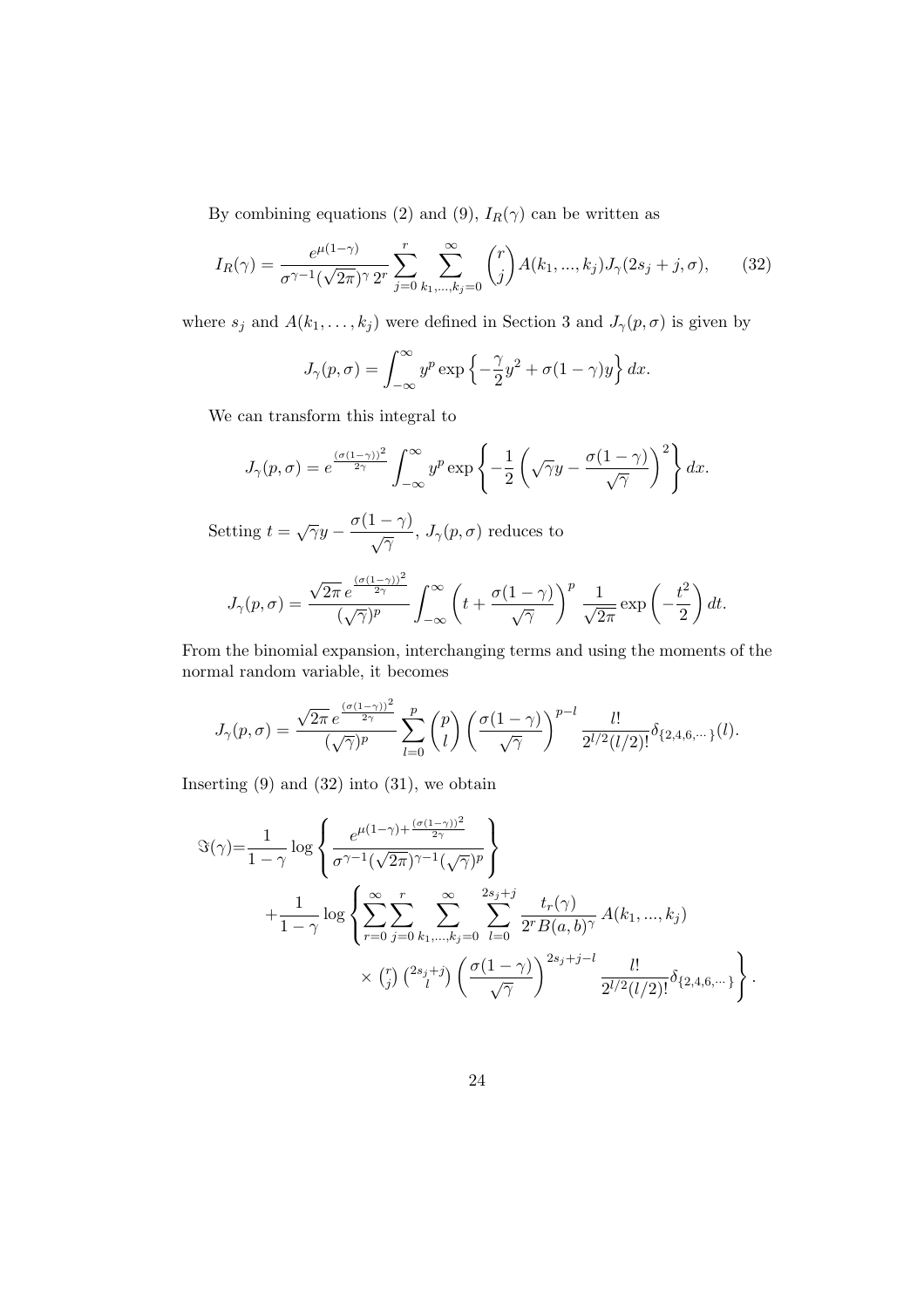## 10 Order Statistics

Order statistics make their appearance in many areas of statistical theory and practice. The density  $f_{i:n}(x)$  of the *i*th order statistic for  $i = 1, \ldots, n$  from data values  $X_1, \ldots, X_n$  having the beta G distribution is

$$
f_{i:n}(x) = \frac{1}{B(i, n-i+1)} f(x) F(x)^{i-1} \{1 - F(x)\}^{n-i}
$$

and then

$$
f_{i:n}(x) = \frac{1}{B(i, n-i+1)} f(x) \sum_{j=0}^{n-i} (-1)^j {n-i \choose j} F(x)^{i+j-1}.
$$
 (33)

By combining (2) and (33),  $f_{i:n}(x)$  becomes

$$
f_{i:n}(x) = \frac{g(x)G(x)^{a-1}\{1 - G(x)\}^{b-1}}{B(a,b)B(i,n-i+1)} \sum_{j=0}^{n-i} (-1)^j \binom{n-i}{j} F(x)^{i+j-1}.
$$
 (34)

We now use an equation of Gradshteyn and Ryzhik (2000, Section 0.314) for power series raised to powers. For any  $j$  positive integer, we have

$$
\left(\sum_{i=0}^{\infty} w_i u^i\right)^j = \sum_{i=0}^{\infty} c_{i,j} u^i,
$$

where the coefficients  $c_{i,j}$  for  $i = 1, 2, \ldots$  can be easily obtained from the recurrence relation

$$
c_{i,j} = (iw_0)^{-1} \sum_{m=1}^{i} (jm - i + m) w_m c_{i-m,j},
$$
\n(35)

with  $c_{0,j} = w_0^j$ <sup>*f*</sup><sub>0</sub>. The coefficient  $c_{i,j}$  comes from  $c_{0,j}, \ldots, c_{i-1,j}$  and therefore are obtained from  $w_0, \ldots, w_i$ . Clearly,  $c_{i,j}$  can be given explicitly in terms of the quantities  $w_i$ , although it is not necessary for programming numerically our expansions in any algebraic or numerical software.

For  $a > 0$  integer, equation (14) implies that

$$
F(x)^{i+j-1} = \left(\frac{G(x)^a}{B(a,b)}\right)^{i+j-1} \left(\sum_{r=0}^{\infty} w_r G(x)^r\right)^{i+j-1}.
$$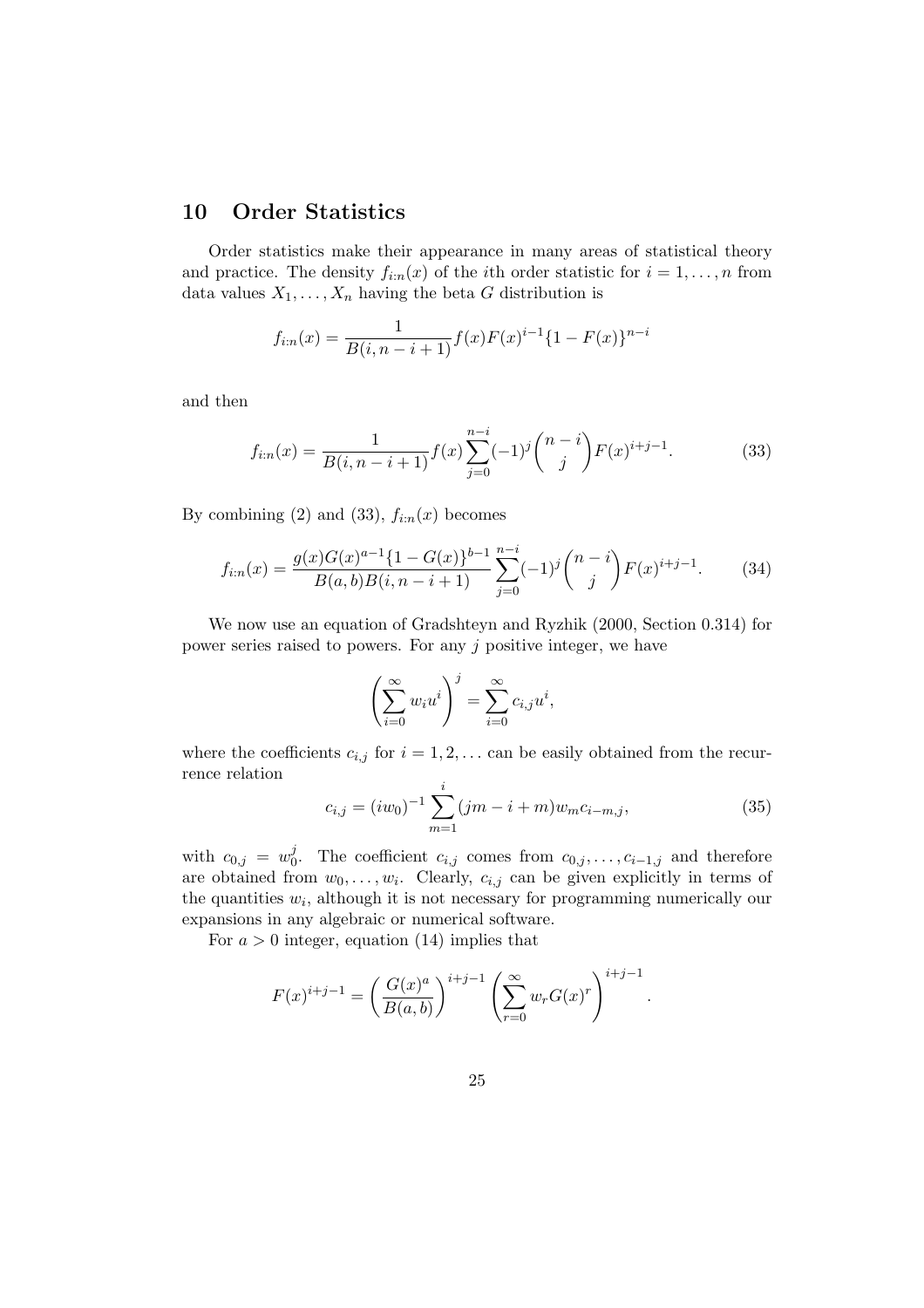For  $b > 0$  real non-integer, setting  $u = G(x)$ , using equation (34) and then the power series for  $(1-u)^{b-1}$ , yields

$$
f_{i:n}(x) = \sum_{j=0}^{n-i} \sum_{r,l=0}^{\infty} (-1)^{j+l} c_{r,i+j-1} \binom{n-i}{j} \frac{g(x)G(x)^{r+l+a(i+j)-1}}{B(a,b)^{i+j}B(i,n-i+1)},
$$
(36)

where the coefficients are obtained from equation  $(35)$ . If b is a integer, the index l in the sum (36) stops at  $b-1$ .

For  $a > 0$  real non-integer, equation (15) leads to

$$
F(x)^{i+j-1} = \frac{1}{B(a,b)^{i+j-1}} \left(\sum_{r=0}^{\infty} t_r G(x)^r\right)^{i+j-1}.
$$

In the same way, using equation (35), it follows for  $b > 0$  real non-integer

$$
f_{i:n}(x) = \sum_{j=0}^{n-i} \sum_{r,l=0}^{\infty} (-1)^{j+l} d_{r,i+j-1} \binom{n-i}{j} \frac{g(x)G(x)^{r+l+a-1}}{B(a,b)^{i+j}B(i,n-i+1)},
$$
(37)

where the coefficients are given by

$$
d_{r,i+j-1} = (rt_0)^{-1} \sum_{m=1}^{r} \{(i+j)m - r\} t_m d_{r-m,i+j-1},
$$
\n(38)

with  $d_{0,i+j-1} = t_0^{i+j-1}$  $\binom{i+j-1}{0}$ . If b is a integer, the index l in the sum (37) stops at  $b-1$ . Equations (36) and (37) are the main results of this section for  $a > 0$  integer and  $a > 0$  real non-integer, respectively.

# 11 Moments of order statistics

The sth ordinary moment of the *i*th order statistic, say  $X_{i:n}$ , for  $a > 0$  integer, follows from equation (36)

$$
E(X_{i:n}^s) = \sum_{j=0}^{n-i} \sum_{r,l=0}^{\infty} \frac{(-1)^{j+l} c_{r,i+j-1} {n-i \choose j}}{B(a,b)^{i+j} B(i,n-i+1)}^{\tau_{s,r+a(i+j)+l-1}},
$$
(39)

where the coefficient  $c_{r,i+j-1}$  is defined by (35). If b is an integer, the index l in the above sum stops at  $b - 1$ . For  $a > 0$  real non-integer, equation (37) gives

$$
E(X_{i:n}^s) = \sum_{j=0}^{n-i} \sum_{r,l=0}^{\infty} \frac{(-1)^{j+l} d_{r,i+j-1} {n-i \choose j}}{B(a,b)^{i+j} B(i,n-i+1)}^{\tau_{s,r+a+l-1}},
$$
(40)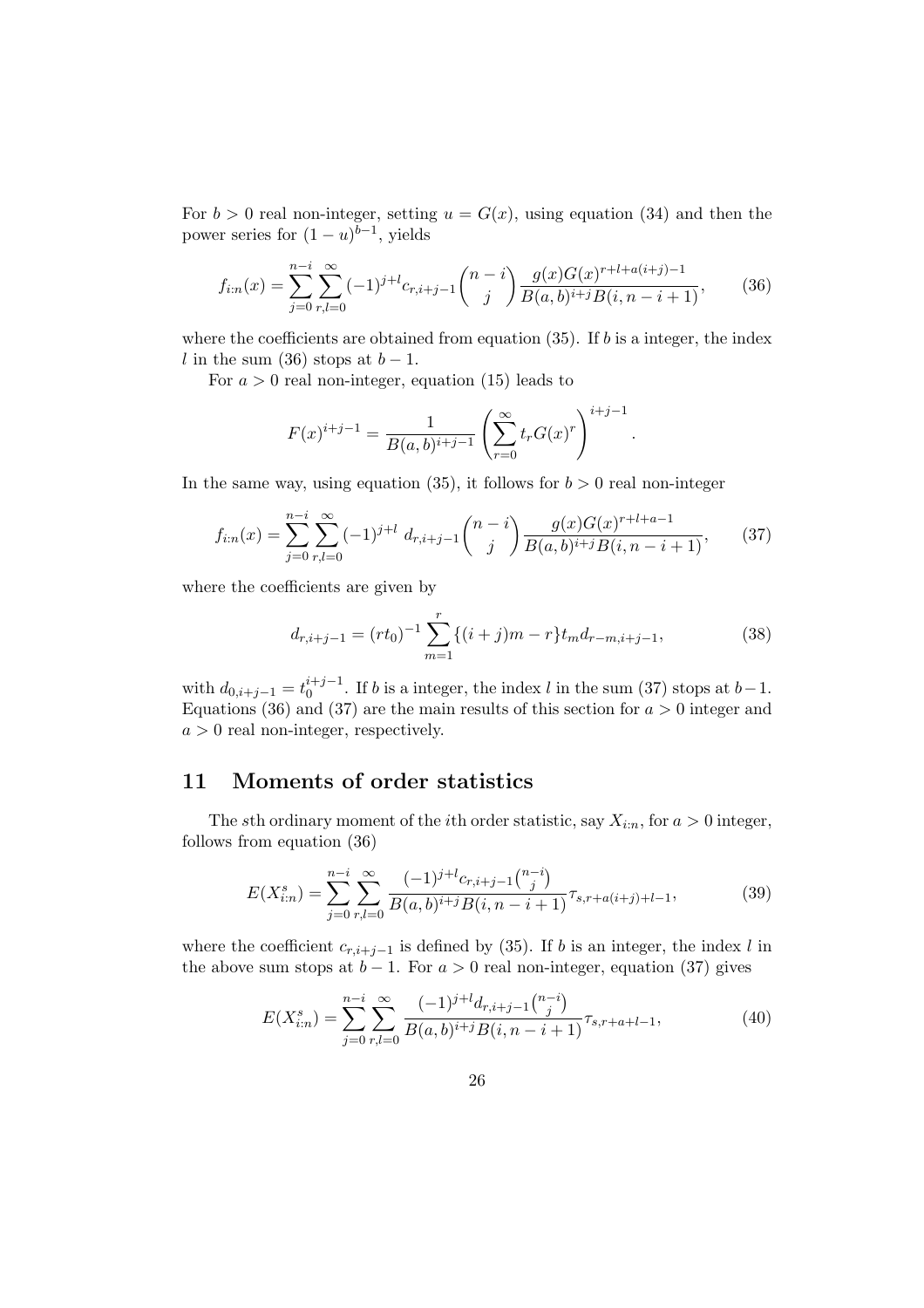where  $d_{r,i+j-1}$  is defined by (38). If b is an integer, the index l in the above sum stops at  $b-1$ .

Expansions  $(39)$  and  $(40)$  are the main results of this section. The L-moments (Hosking, 1990) are analogous to the ordinary moments but can be estimated by linear functions of order statistics defined by

$$
\lambda_{r+1} = r(r+1)^{-1} \sum_{k=0}^{r} \frac{(-1)^k}{k} E(X_{r+1-k:r+1}), \ r = 0, 1, \dots
$$

The first four L-moments are  $\lambda_1 = E(X_{1:1}), \lambda_2 = \frac{1}{2}E(X_{2:2} - X_{1:2}), \lambda_3 =$  $\frac{1}{3}E(X_{3:3}-2X_{2:3}+X_{1:3})$  and  $\lambda_4 = \frac{1}{4}E(X_{4:4}-3X_{3:4}+3X_{2:4}-X_{1:4})$ . The Lmoments have the advantage that they exist whenever the mean of the distribution exists, even though some higher moments may not exist, and are relatively robust to the effects of outliers. The L-moments can be calculated from the means of the order statistics for  $a > 0$  integer and  $a > 0$  real non-integer by setting  $s = 1$  in equations (39) and (40), respectively,

#### 12 Estimation and Inference

Consider that X follows the BLN distribution and let  $\theta = (\mu, \sigma, a, b)^T$  be the parameter vector. The log-likelihood  $\ell = \ell(\mu, \sigma, a, b)$  for a single observation  $x$  of  $X$  is

$$
\ell = \log{\phi(t)} - \log(x) - \log(\sigma) - \log{B(a, b)}
$$
  
+  $(a - 1) \log{\Phi(t)} + (b - 1) \log{1 - \Phi(t)}$ ,  $x > 0$ ,

where  $t = \frac{\log x - \mu}{\ln x}$  $\frac{\partial E}{\partial \sigma} - \frac{\partial E}{\partial \sigma}$ . The unit score vector  $U = (\frac{\partial \ell}{\partial \mu}, \frac{\partial \ell}{\partial \sigma}, \frac{\partial \ell}{\partial a}, \frac{\partial \ell}{\partial b})^T$  has components

$$
\frac{\partial \ell}{\partial \mu} = \frac{1}{\sigma} \left[ t - (a - 1) \left\{ \frac{\phi(t)}{\Phi(t)} \right\} + (b - 1) \left\{ \frac{\phi(t)}{1 - \Phi(t)} \right\} \right],
$$
  
\n
$$
\frac{\partial \ell}{\partial \sigma} = \frac{1}{\sigma} \left[ t^2 - 1 - (a - 1) \left\{ \frac{t\phi(t)}{\Phi(t)} \right\} + (b - 1) \left\{ \frac{t\phi(t)}{1 - \Phi(t)} \right\} \right],
$$
  
\n
$$
\frac{\partial \ell}{\partial a} = \log(\Phi(t)) + \psi(a + b) - \psi(a),
$$
  
\n
$$
\frac{\partial \ell}{\partial b} = \log(1 - \Phi(t)) + \psi(a + b) - \psi(b).
$$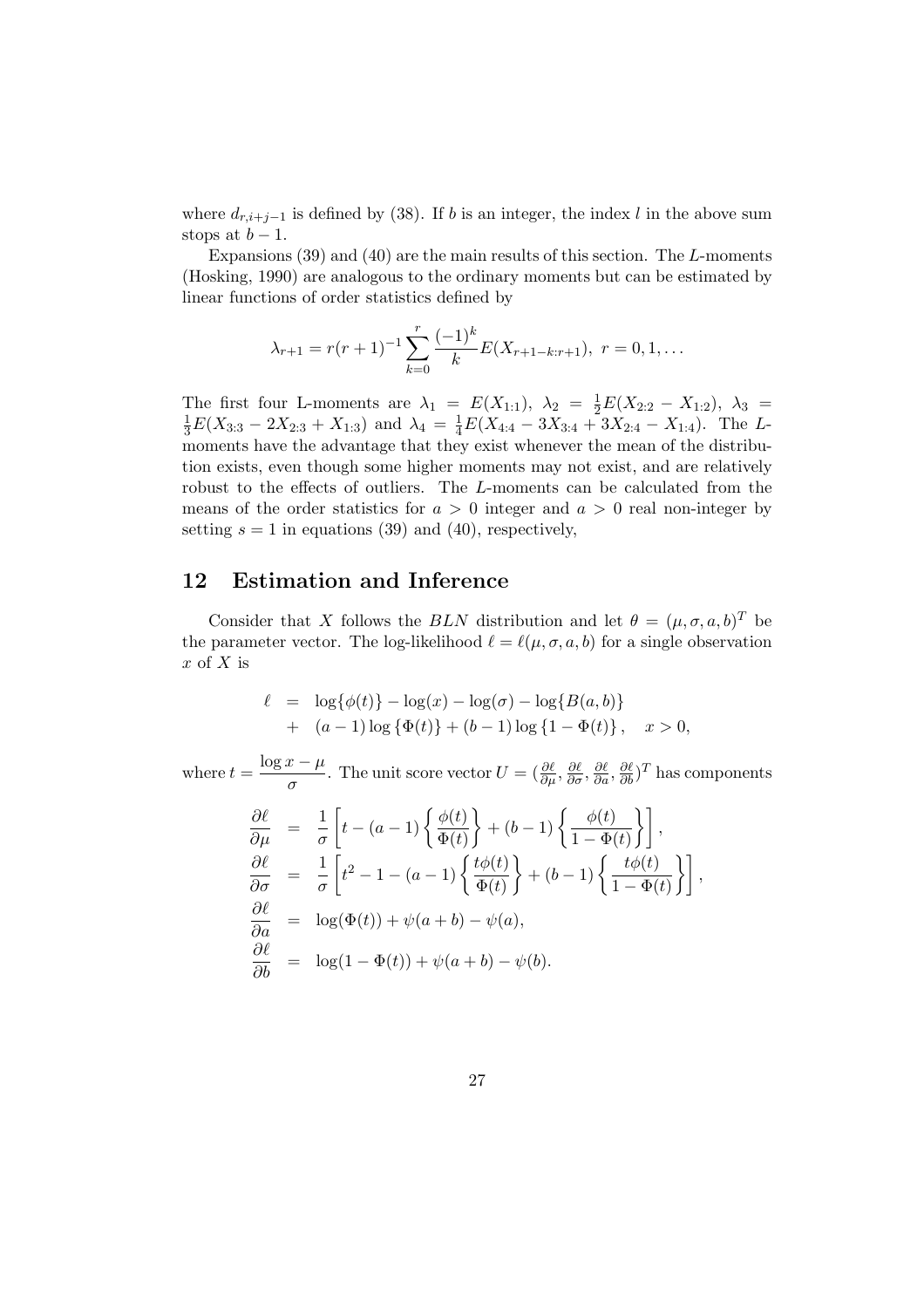The expected value of the score vector vanishes. Defining  $T = \frac{\log X - \mu}{\sigma^2}$  $\frac{1-\mu}{\sigma}$ , we obtain

$$
E\left\{\frac{\phi(T)}{\Phi(T)}\right\} = E\left\{\frac{\phi(T)}{1 - \Phi(T)}\right\} = E\left\{\frac{T\phi(T)}{1 - \Phi(T)}\right\} = E\left\{\frac{T\phi(T)}{\Phi(T)}\right\} = 0
$$

$$
E\left(\frac{\log X - \mu}{\sigma}\right) = (a - 1)E\left\{\frac{\phi(T)}{\Phi(T)}\right\} - (b - 1)E\left\{\frac{\phi(T)}{1 - \Phi(T)}\right\} = 0.
$$

For a random sample  $x = (x_1, \ldots, x_n)$  of size n from X, the total log-likelihood For a random sample  $x = (x_1, \ldots, x_n)$  or size *n* from  $\Lambda$ , the total log-likelihood<br>is  $\ell_n = \ell_n(\mu, \sigma, a, b) = \sum_{i=1}^n \ell^{(i)}$ , where  $\ell^{(i)}$  is the log-likelihood for the *i*th observation  $(i = 1, ..., n)$ . The total score function is  $U_n = \sum_{i=1}^n$ .  $_{i=1}^n U^{(i)}$ , where  $U^{(i)}$  has the form given before for  $i = 1, \ldots, n$ . The maximum likelihood estimate (MLE)  $\hat{\theta}$  of  $\theta$  is obtained numerically from the nonlinear equations  $U_n = 0$ . For interval estimation and hypothesis tests on the parameters in  $\theta$  we require the  $4 \times 4$  unit information matrix

$$
K = K(\theta) = \begin{bmatrix} \kappa_{\mu,\mu} & \kappa_{\mu,\sigma} & \kappa_{\mu,a} & \kappa_{\mu,b} \\ \kappa_{\sigma,\mu} & \kappa_{\sigma,\sigma} & \kappa_{\sigma,a} & \kappa_{\sigma,b} \\ \kappa_{a,\mu} & \kappa_{a,\sigma} & \kappa_{a,a} & \kappa_{a,b} \\ \kappa_{b,\mu} & \kappa_{b,\sigma} & \kappa_{b,a} & \kappa_{b,b} \end{bmatrix}.
$$

The total information matrix is  $K_n(\theta) = nK(\theta)$ . We define the following expectations for  $r = 0, 1, 2, 3$  and  $s = 1, 2$ 

$$
m_{r,s} = E\left[T^r \left\{\frac{\phi(T)}{\Phi(T)}\right\}^s\right] \quad \text{and} \quad n_{r,s} = E\left[T^r \left\{\frac{\phi(T)}{1-\Phi(T)}\right\}^s\right],
$$

which can be obtained by numerical integration. The elements of the information matrix  $K$  are given by

$$
\kappa_{\mu,\mu} = -\frac{1}{\sigma^2} [1 + (a-1)m_{0,2} + (b-1)n_{0,2}]
$$
  
\n
$$
\kappa_{\mu,\sigma} = -\frac{1}{\sigma^2} [(a-1)(m_{2,1} + m_{1,2}) - (b-1)(n_{2,1} - n_{1,2})],
$$
  
\n
$$
\kappa_{\mu,a} = 0, \quad \kappa_{\mu,b} = 0,
$$
  
\n
$$
\kappa_{\sigma,\sigma} = \frac{1}{\sigma^2} [2 - (a-1)(m_{3,1} + m_{2,2}) + (b-1)(n_{3,1} - n_{2,2})],
$$
  
\n
$$
\kappa_{\sigma,a} = 0, \quad \kappa_{\sigma,b} = 0, \quad \kappa_{a,a} = \psi'(a) - \psi'(a+b), \quad \kappa_{b,b} = \psi'(b) - \psi'(a+b),
$$
  
\n
$$
\kappa_{a,b} = -\psi'(a+b).
$$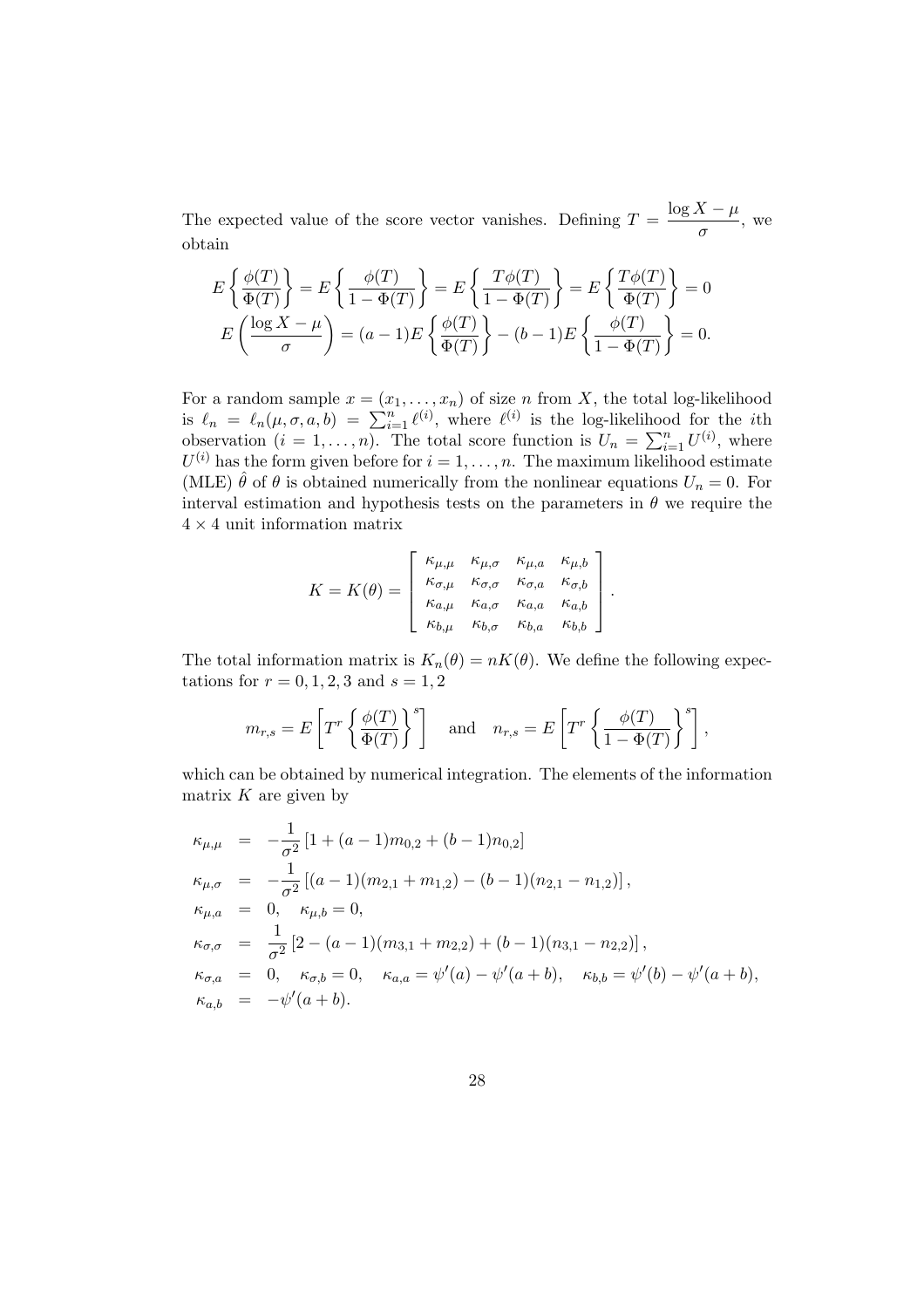Under conditions that are fulfilled for parameters in the interior of the parameter space but not on the boundary, the asymptotic distribution of

$$
\sqrt{n}(\hat{\theta} - \theta)
$$
 is  $N_4(0, K(\theta)^{-1}).$ 

The asymptotic multivariate normal  $N_4(0, K_n(\hat{\theta})^{-1})$  distribution of  $\hat{\theta}$  can be used to construct approximate confidence intervals and confidence regions for the parameters and for the hazard and survival functions. An asymptotic confidence interval with significance level  $\gamma$  for each parameter  $\theta_r$  is

$$
ACI(\theta_r, 100(1-\gamma)\%) = (\hat{\theta}_r - z_{\gamma/2}\sqrt{\kappa^{\theta_r}, \theta_r}, \hat{\theta}_r + z_{\gamma/2}\sqrt{\kappa^{\theta_r}, \theta_r}),
$$

where  $\kappa^{\theta_r,\theta_r}$  is the rth diagonal element of  $K_n(\theta)^{-1}$  for  $r=1,\ldots,4$  and  $z_{\gamma/2}$  is the quantile  $1 - \gamma/2$  of the standard normal distribution.

The likelihood ratio  $(LR)$  statistic is useful for testing goodness of fit of the BLN distribution and for comparing this distribution with some of its special sub-models. If we consider the partition  $\theta = (\theta_1^T, \theta_2^T)^T$ , tests of hypotheses of the type  $H_0: \theta_1 = \theta_1^{(0)}$  $_{1}^{(0)}$  versus  $H_A: \theta_1 \neq \theta_1^{(0)}$  $_1^{(0)}$  can be performed via LR tests. The LR statistic for testing the null hypothesis  $H_0$  is  $w = 2\{\ell(\hat{\theta}) - \ell(\tilde{\theta})\}\,$ , where  $\hat{\theta}$  and  $\tilde{\theta}$  are the MLEs of  $\theta$  under  $H_A$  and  $H_0$ , respectively. Under the null hypothesis,  $w \stackrel{d}{\rightarrow} \chi^2_q$ , where q is the dimension of the vector  $\theta_1$  of interest. The LR test rejects  $H_0$  if  $w > \xi_\gamma$ , where  $\xi_\gamma$  denotes the upper 100 $\gamma\%$  point of the  $\chi^2$ distribution. For example, we can check if the fit using the BLN distribution is statistically "superior" to a fit using the LN distribution for a given data set by testing  $H_0$ :  $a = b = 1$  versus  $H_A$ :  $H_0$  is not true.

#### 13 Application

In this section, we consider a real data set for illustrative purpose to verify how our methods work in practice. The data is obtained from McCool (1974). It represent the fatigue life in hours of 10 bearings of a certain type. These data were used as an illustrative example for the three-parameter Weibull distribution by Cohen et al. (1984) and for the two-parameter Birnbaum-Saunders (BS) distribution by Ng et al. (2003).

We computed the maximum values of the log-likelihoods to obtain  $LR$  statistics for testing nested models and generalized LR statistics for comparing nonnested models. The LR statistic for comparing the nested models  $H_0: \text{LN} \times H_A$ : BLN is  $w = 2\{-53.44073 - (-56.5434)\} = 6.20534$  (p-value= 0.044). So, it follows that the  $BLN$  model fits the data significantly better that the  $LN$  distribution.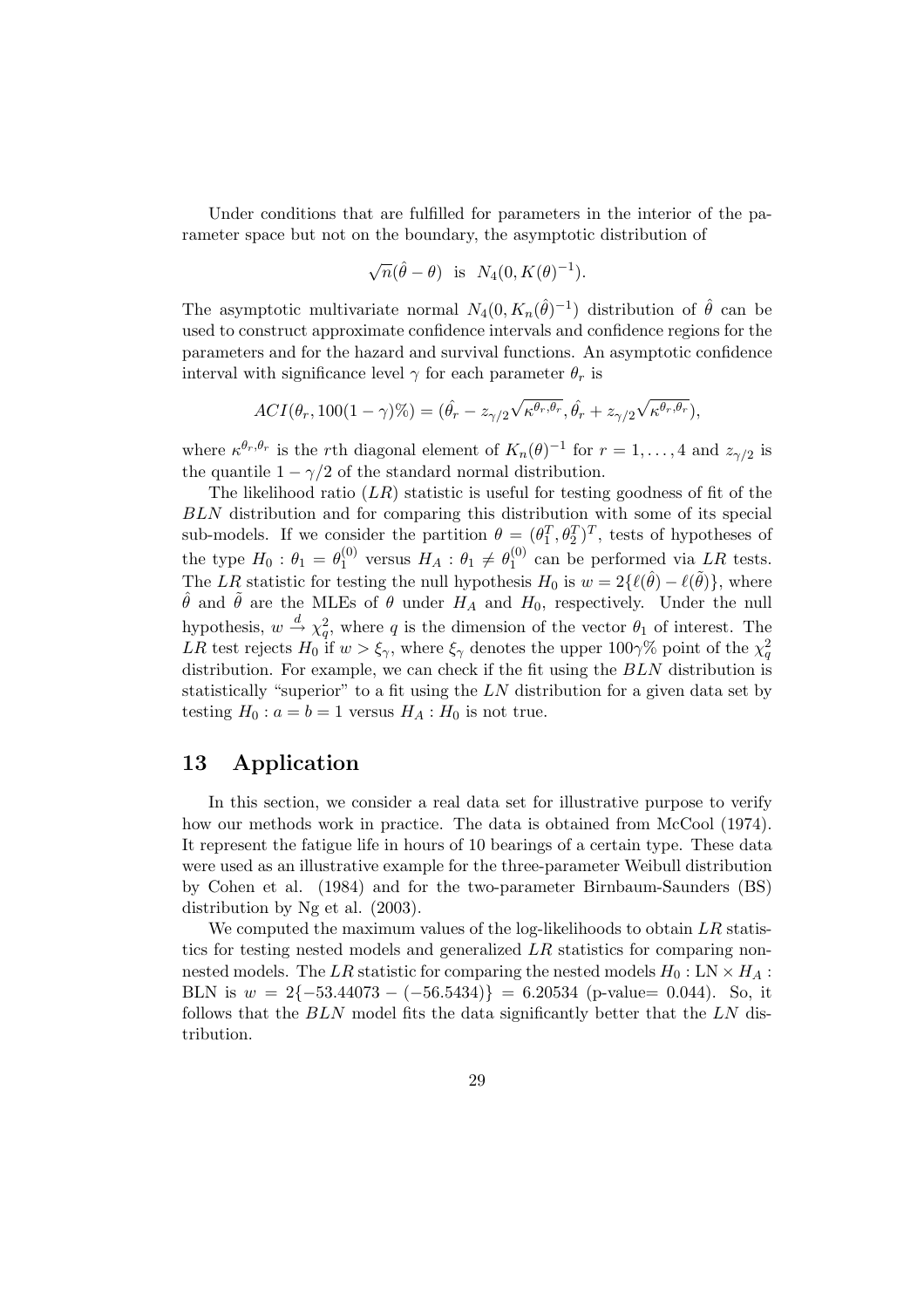A generalized LR statistic can be used for discriminating among non-nested models as discussed in Cameron and Trived (1998, p.184). We now compare the non-nested models: Birnbaum-Saunders  $(BS(\beta, \eta))$  and Weibull  $(W(\beta, \eta))$ models. Then, the chi-square distribution is no longer appropriate. Consider choosing between two non-nested models  $F_{\theta}$  and  $G_{\gamma}$  with corresponding densities functions  $f(y_i|x_i, \theta)$  and  $g(y_i|x_i, \gamma)$ , respectively. Vuong (1989) proposed the statistic

$$
T_{LR,NN} = \left\{ \frac{1}{\sqrt{n}} \sum_{i=1}^n \log \frac{f(y_i|x_i, \hat{\theta})}{g(y_i|x_i, \hat{\gamma})} \right\}
$$
(41)  

$$
\times \left\{ \frac{1}{n} \sum_{i=1}^n \left( \log \frac{f(y_i|x_i, \hat{\theta})}{g(y_i|x_i, \hat{\gamma})} \right)^2 - \left( \frac{1}{n} \sum_{i=1}^n \log \frac{f(y_i|x_i, \hat{\theta})}{g(y_i|x_i, \hat{\gamma})} \right)^2 \right\}^{-1}.
$$

For strictly non-nested models, the statistic (41) converges, under the null hypothesis of equivalence of the models, to the standard normal distribution. Thus, the null hypothesis is not rejected (at significance level  $\alpha$ ) if  $T_{LR,NN} \leq z_{\alpha/2}$ . On the other hand, we reject the null hypothesis or the equivalence of the models in favor of the model  $F_{\theta}$  being better (or worse) than model  $G_{\gamma}$  if  $T_{LR,NN} > z_{\alpha}$ (or  $T_{LR,NN} < -z_\alpha$ ).

We now compare via (41) the non-nested models fitted to these data: Weibull model versus BLN model and BS model versus BLN model. For example, let  $f(y_i|x_i, \theta)$  and  $g(y_i|x_i, \gamma)$  be the density functions of the  $BLN$  and Weibull distributions, respectively. Thus, the corresponding generalized  $LR$  statistics  $(T_{LR,NN})$  for testing the null Weibull and BS models are equal to 1.9800 (p − value  $\langle 0.0238 \rangle$  and 2.8578 (p – value  $\langle 0.0021 \rangle$ ). Thus, the BLN model is significantly better than the Weibull and BS models according to the generalized LR statistics.

The MLEs of the model parameters, the maximized log-likelihoods and the values of the Akaike information criterion (AIC) and Bayesian information criterion  $(BIC)$  for the fitted models are given in Table 3. These results indicate that the BLN model has the lowest values for the AIC and BIC statistics among the fitted models, and therefore it could be chosen as the best model.

The conclusion of the  $LR$  test can be supported by means of probability plots and density plots. The probability plot consists of plots of the observed probabilities against the probabilities predict by the fitted model (see Chambers et al., 1983). For example, for each model,  $F(x_{(j)})$  was plotted versus  $(j-0.375)/(n+1)$ 0.25),  $j = 1, ..., n$ , where  $x_{(j)}$  are the sorted observations. The probability plots for the fitted LN and BLN models are shown in Figure 5. It is clear that the BLN model yields points closer to the diagonal line.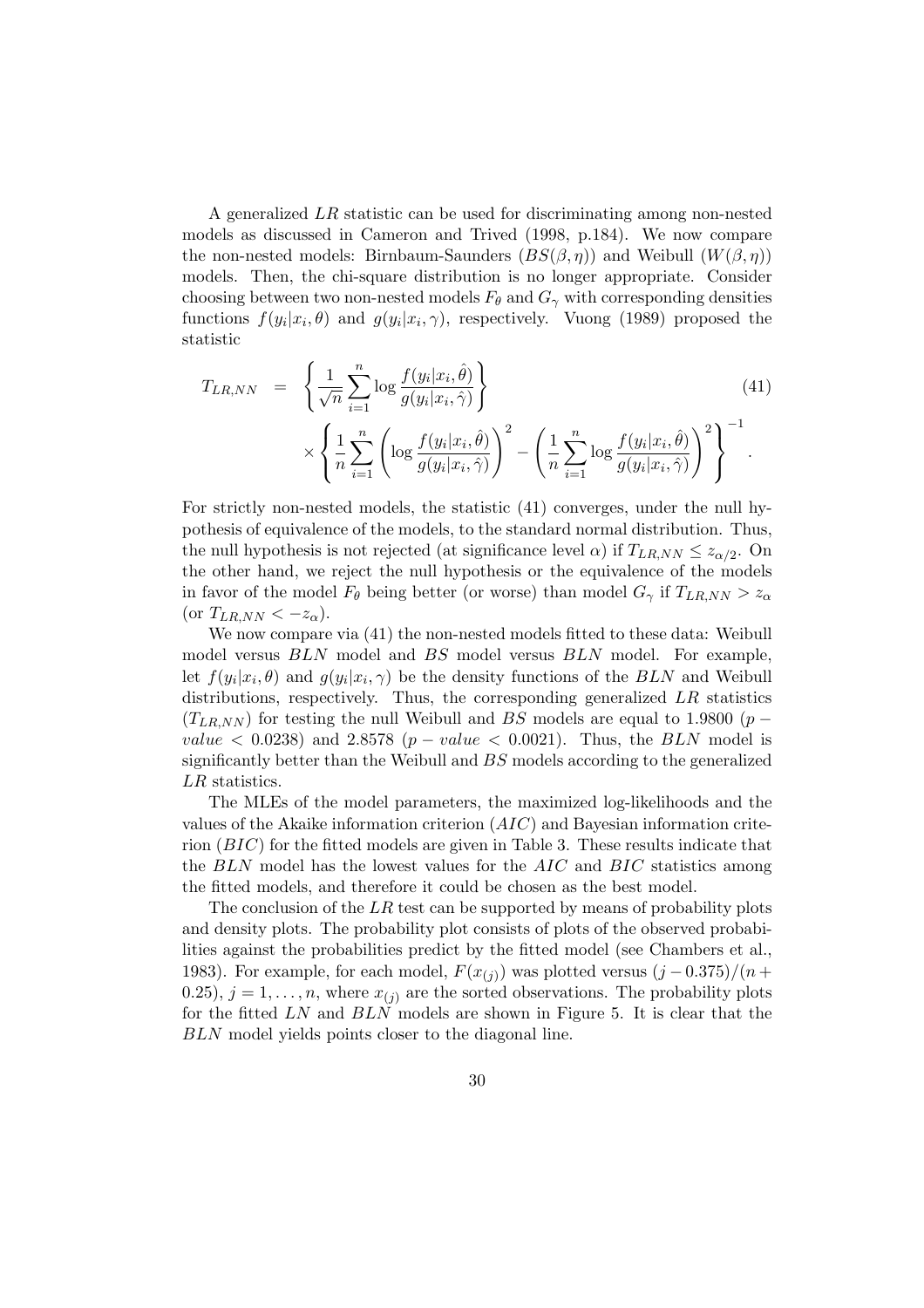A density plot compares the fitted densities of the models with the histogram of the observed data. This plot (given in Figure 6) shows again that the BLN model fits better to the data than the other three models.



Figure 5: Probability plots of the fits of the LN distribution (a) and the BLN distribution (b) for the fatigue lifetime data.

Table 3: MLEs of the parameters for some fitted models to the fatigue lifetime data, their maximized log-likelihoods and the values of the AIC and BIC statistics.

| <b>Estimated Parameters</b> |          |          |            |            |  |  |  |  |
|-----------------------------|----------|----------|------------|------------|--|--|--|--|
| Parameter                   | BLN      | LN       | W          | BS         |  |  |  |  |
| $\boldsymbol{a}$            | 8.6426   |          |            |            |  |  |  |  |
| $\boldsymbol{b}$            | 0.2847   |          |            |            |  |  |  |  |
| $\mu$                       | 4.7295   | 5.3519   |            |            |  |  |  |  |
| $\sigma$                    | 0.2315   | 0.2788   |            |            |  |  |  |  |
| β                           |          |          | 2.9359     | 0.2825     |  |  |  |  |
| $\eta$                      |          |          | 246.4086   | 212.0501   |  |  |  |  |
| log-likelihood              | -53.4407 | -56.5434 | $-57.3013$ | $-54.9718$ |  |  |  |  |
| AIC                         | 110.8815 | 117.0868 | 118.6026   | 113.9435   |  |  |  |  |
| BIC                         | 111.4866 | 117.6920 | 119.2078   | 114.5487   |  |  |  |  |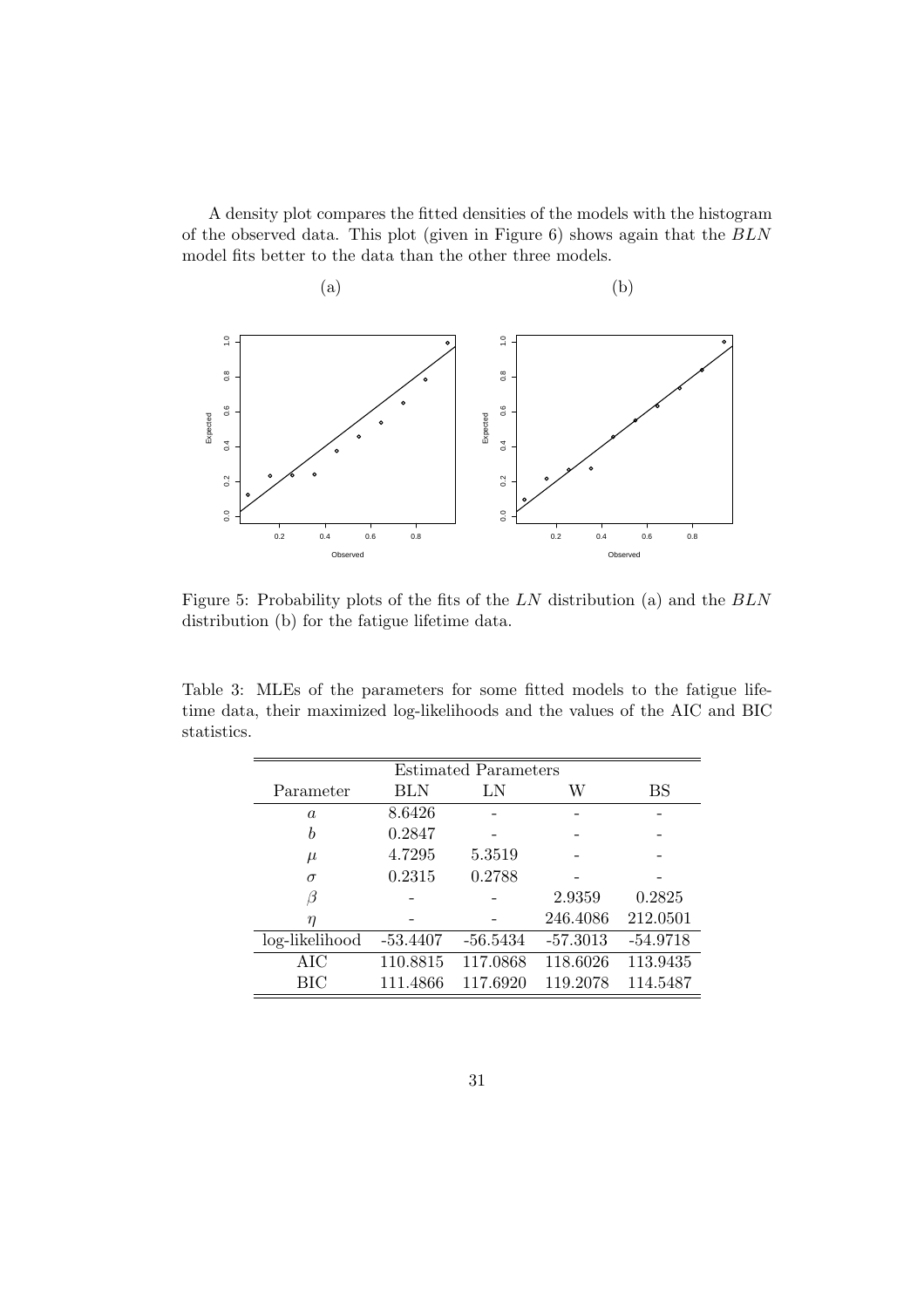

Figure 6: Histogram and estimated densities of some fitted models to the fatigue lifetime data.

# 14 Conclusions

In this article, we introduce the four-parameter beta log-normal  $(BLN)$  distribution that extends the log-normal distribution. This is achieved by (the well known technique) following the idea of the cumulative distribution function of the class of beta generalized distributions proposed by Eugene et al. (2002). The BLN distribution is quite flexible in analyzing positive data in place of the gamma, Weibull, Birnbaum-Saunders, generalized exponential and beta exponential distributions. It is useful to model asymmetric data to the right and unimodal distributions. We provide a mathematical treatment of the new distribution including expansions for the density and cumulative functions, moment generating function, ordinary moments, mean deviations, Bonferroni and Lorenz curves, order statistics and their moments and L-moments. The estimation of parameters is approached by the method of maximum likelihood and the expected information matrix is derived. One application of the BLN distribution shows that the new distribution could provide a better fit than other statistical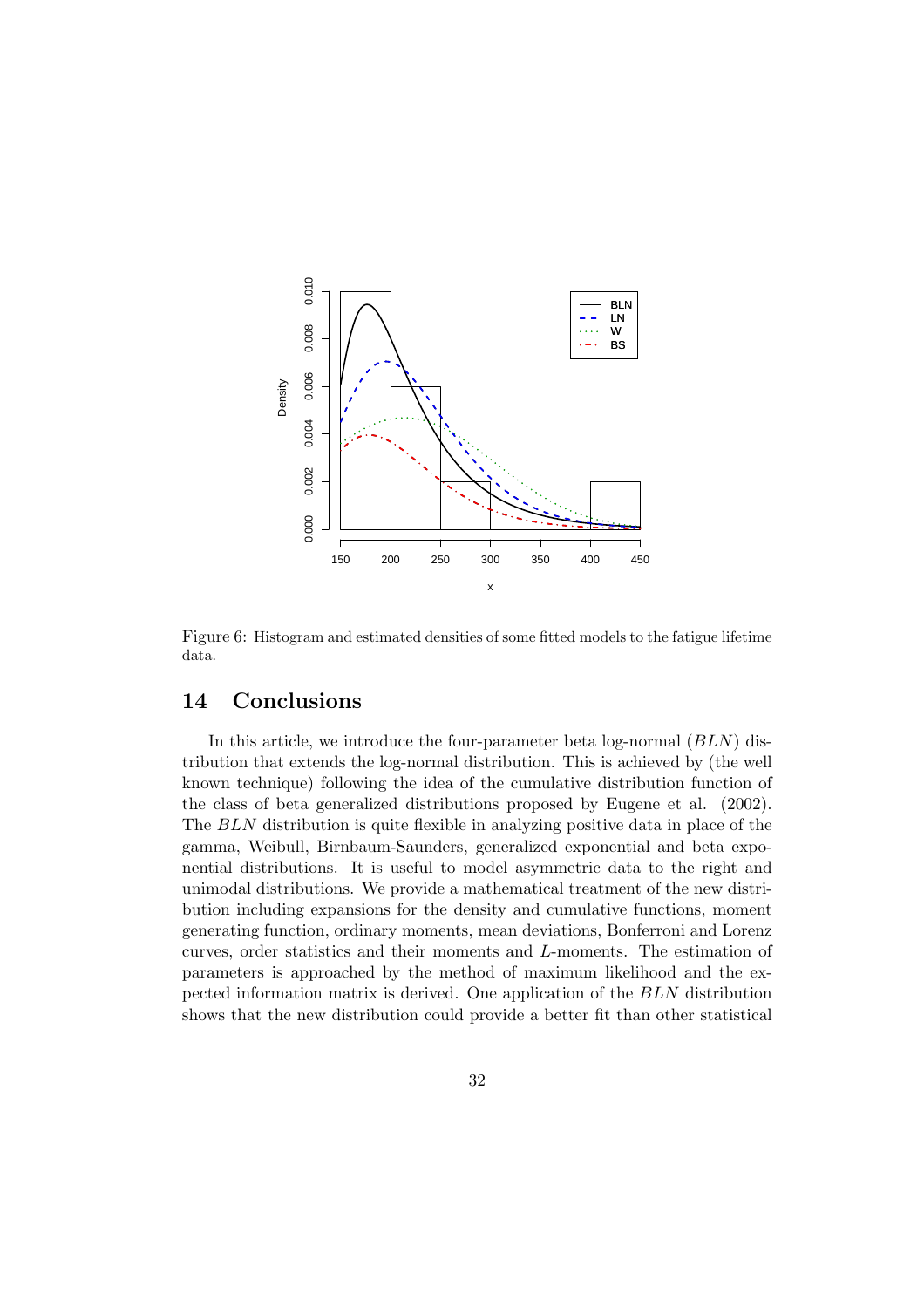models widely used in lifetime data analysis.

# Appendix

We derive an expansion for  $G(x)^\rho$  which holds for  $\rho > 0$  real non-integer. We can write

$$
G(x)^{\rho} = [1 - \{1 - G(x)\}]^{\rho} = \sum_{j=0}^{\infty} {\rho \choose j} (-1)^{j} \{1 - G(x)\}^{j}
$$

and then

$$
G(x)^{\rho} = \sum_{j=0}^{\infty} \sum_{r=0}^{j} (-1)^{j+r} {\rho \choose j} {j \choose r} G(x)^{r}.
$$

We can substitute  $\sum_{j=0}^{\infty}$  $\sum_{r=0}^{j}$  for  $\sum_{r=0}^{\infty}$  $\Gamma^{\infty}$  $\sum_{j=r}^{\infty}$  to obtain

$$
G(x)^{\rho} = \sum_{r=0}^{\infty} \sum_{j=r}^{\infty} (-1)^{j+r} {\rho \choose j} {j \choose r} G(x)^{r}.
$$

and then

$$
G(x)^{\rho} = \sum_{r=0}^{\infty} s_r(\rho) G(x)^r,
$$
\n(42)

where

$$
s_r(\rho) = \sum_{j=r}^{\infty} (-1)^{r+j} {\rho \choose j} {\binom{j}{r}}.
$$
\n(43)

Equations (42) and (43) are used in Section 4.

# References

Aitchison, J., Brown, J.A.C. (1957). The Log-normal Distribution. Cambridge (UK): Cambridge University Press, Cambridge.

Algam, M. Bennett, R.M., Zureick, A.-H. (2002). Three-parameter vs. twoparameter Weibull distribution for pultruded composite material properties. Composite Structure 58:497-503.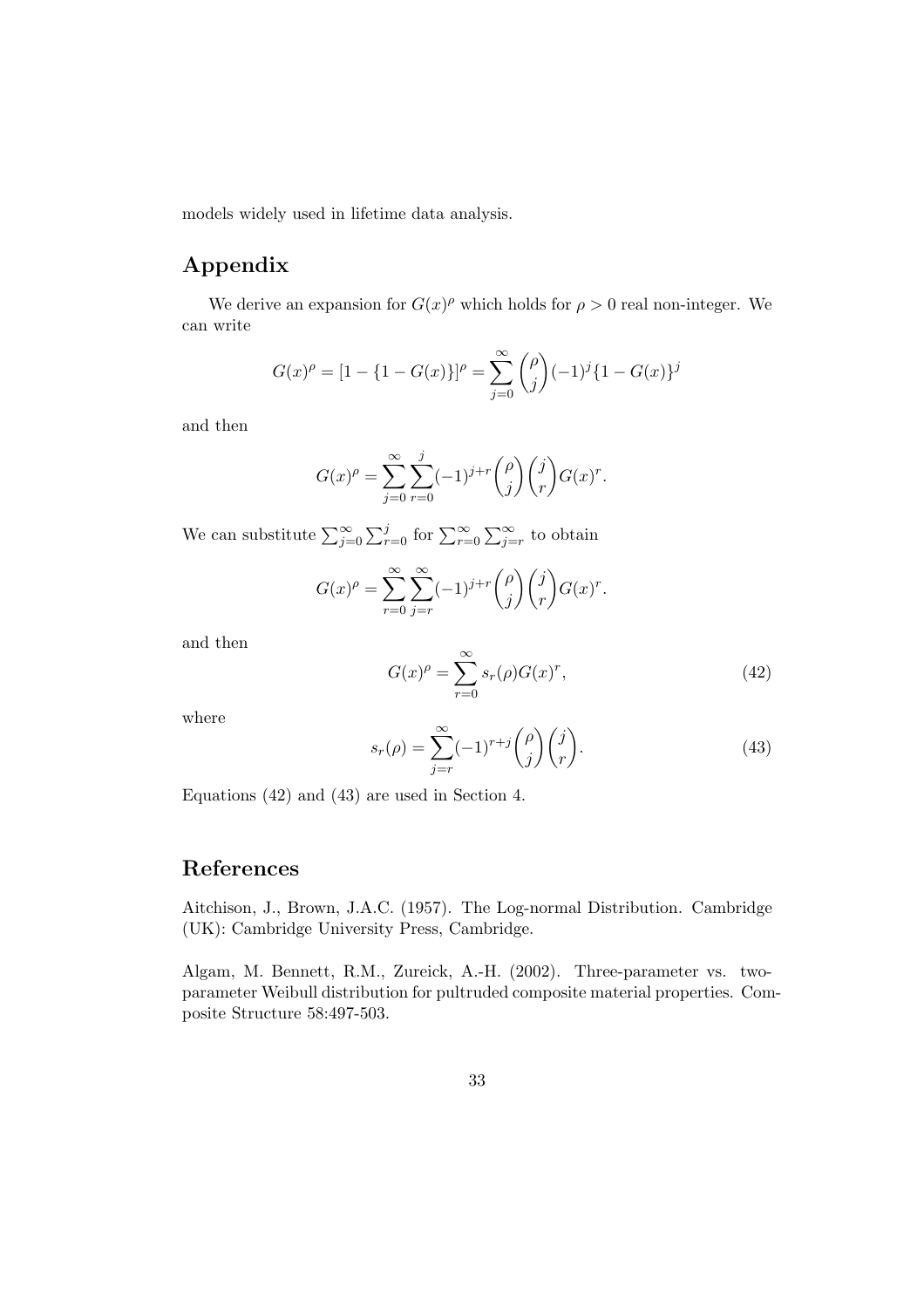Al-Saleh, J.A., Argarwal, S.K. (2006). Extended Weibull type distribution and finite mixture of distributions. Statistical Methodology 3:224-233.

Cameron, A.C., Trived, P.K. (1998). Regression Analysis of Count Data. Cambridge University Press, Cambridge.

Chambers, J., Cleveland, W., Kleiner, B. and Tukey, P. (1983). Graphical Methods for Data Analysis. Chapman and Hall, London.

Chen, C. (2006). Test of fit for the three-parameter lognormal distribution. Computational Statistics and Data Analysis 50:1418-1440.

Cohen, A.C., Whitten, B.J., Ding, Y. (1984). Modified moment estimation for the three-parameter Weibull distribution. Journal of Quality Technology 16:159- 167.

Cordeiro, G.M., Nadarajah, S. (2010). Closed form expressions for moments of a class of Beta generalized distributions. Accepted to the Braz. J. Probab. Statistics.

Crow, E.J., Shimizu, K. (1988). Log-normal Distribution: Theory and Aplication. New York: Dekker.

Eugene, N., Lee, C., Famoye, F. (2002). Beta-normal distribution and its applications. Commun. Statist. - Theory and Methods 31:497-512.

Exton, H., (1976). Multiple Hypergeometric Functions and Applications. Halsted Press, New York.

Flynn, M.R. (2004). The 4-parameter lognormal  $(S_B)$  model of human exposure. Annals. of Occupational Hygiene 48:617-622.

Gradshteyn, I.S., Ryzhik, I.M. (2000). Table of Integrals, Series, and Products. Academic Press, San Diego.

Greenwood, J., Landwehr, J., Matalas, N. (1979). Probability Weighted Moments: Definition and Relation to Parameters of Several Distributions Expressable in Inverse Form. Water Resources Research, Vol 15, No 5, 1049-1054.

Harris, J. M., Hirst, J.L. and Mossinghoff, M.J. (2008). Combinatorics and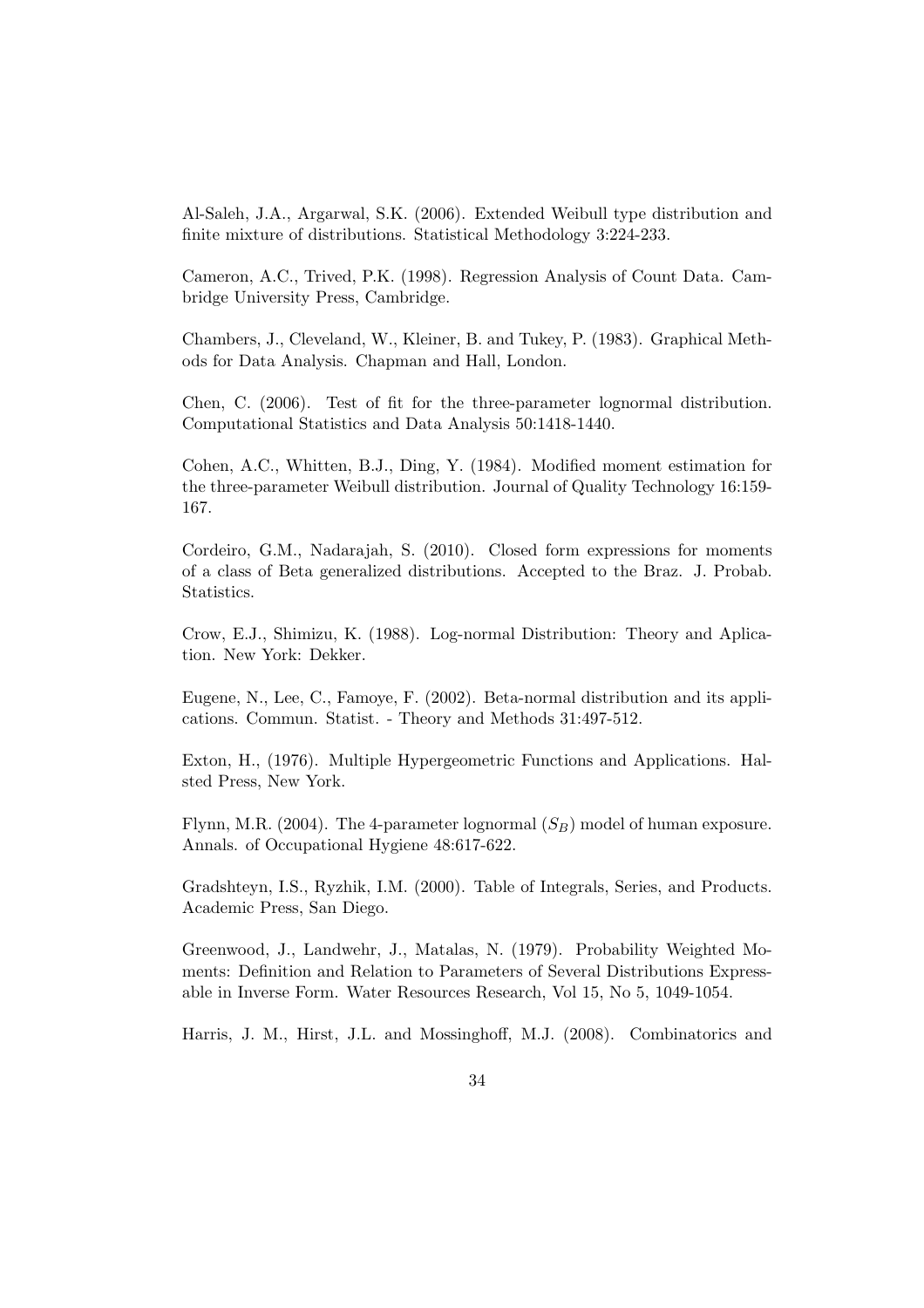Graph Theory, Second Edition, Springer.

Hosking, J.R.M. (1990). L-moments: analysis and estimation of distributions using linear combinations of order statistics. J. Royal Statist. Soc. B 52:105-124.

Johnson, N.L., Kotz, S. Balakrishan, N. (1994). Continuous Univariate Distribution. New York: Wiley.

Kim, J.S., Yum, B.-J.(2008). Selection between Weibull and log-normal distributions: A comparative simulation study. Computational Statistics and Data Analysis 53:477-485.

Lee, E.T. (1992). Statistical Methods for Survival Data Analysis. New York: Wiley.

Lu, C., Danzer, R. Fisher, F.D. (2002). Fracture statistics of brittle materials: Weibull or normal distribution. Physical Review E 65:1-4.

McCool, J.L. (1974). Inferential techniques for Weibull populations. Aerospace Research Laboratories Report ARL TR74-0180. Wright Patterson Air Force Base, Dayton, OH.

Nadarajah, S., Gupta, A.K. (2004). The beta Fréchet distribution. Far East Journal of Theoretical Statistics 14:15-24.

Nadarajah, S., Kotz, S. (2004). The beta Gumbel distribution. Math. Probab. Eng. 10:323-332.

Nadarajah, S., Kotz, S. (2005). The beta exponential distribution. Reliability Engineering and System Safety 91:689-697.

Nadarajah, S., (2008). Explicit expressions for moments of order statistics. Statistics and Probability Letters, 78, 196-205.

Ng, H.K.T., Kundu, D., Balakrishnan, N. (2003). Modified moment estimation for the two-parameter Birnbaum-Saunders distribution. Computational Statistics and Data Analysis 43:283-298.

Pham, H., Lai, C.-D. (2007). On recent generalizations of the Weibull distribution. IEEE Transactions on Reliability 56:454-458.